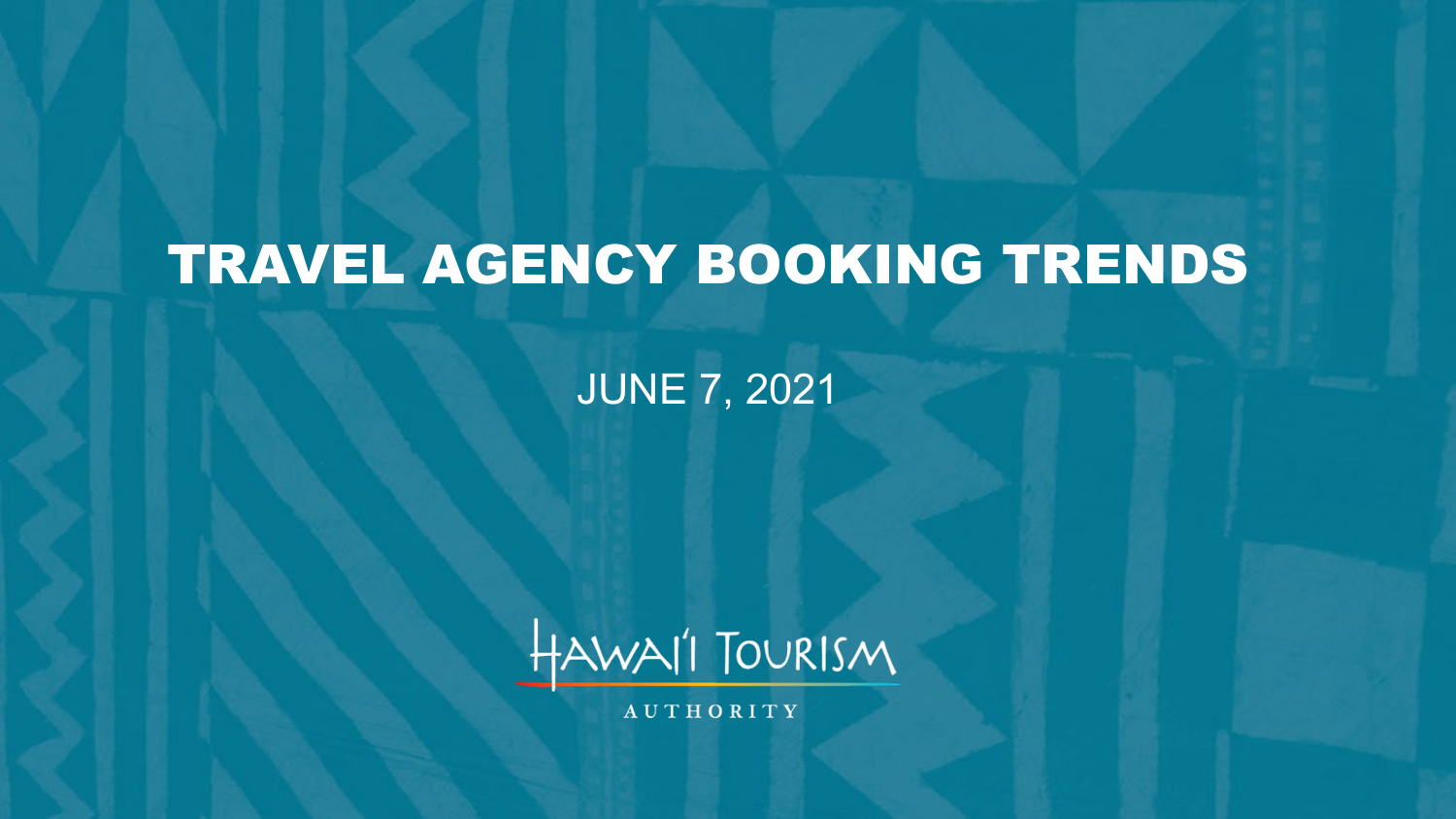# Global Agency Pro

- HTA subscribes to Global Agency Pro, an online travel distribution system consisting of Travel Agency data.
- Global Agency Pro provides access to over 90% of the world's Travel Agency airline transactions.
- The database consists of five years of historical ticketing data and one year of advance purchase data.
- The information is updated daily with a recency of two days prior to current date.

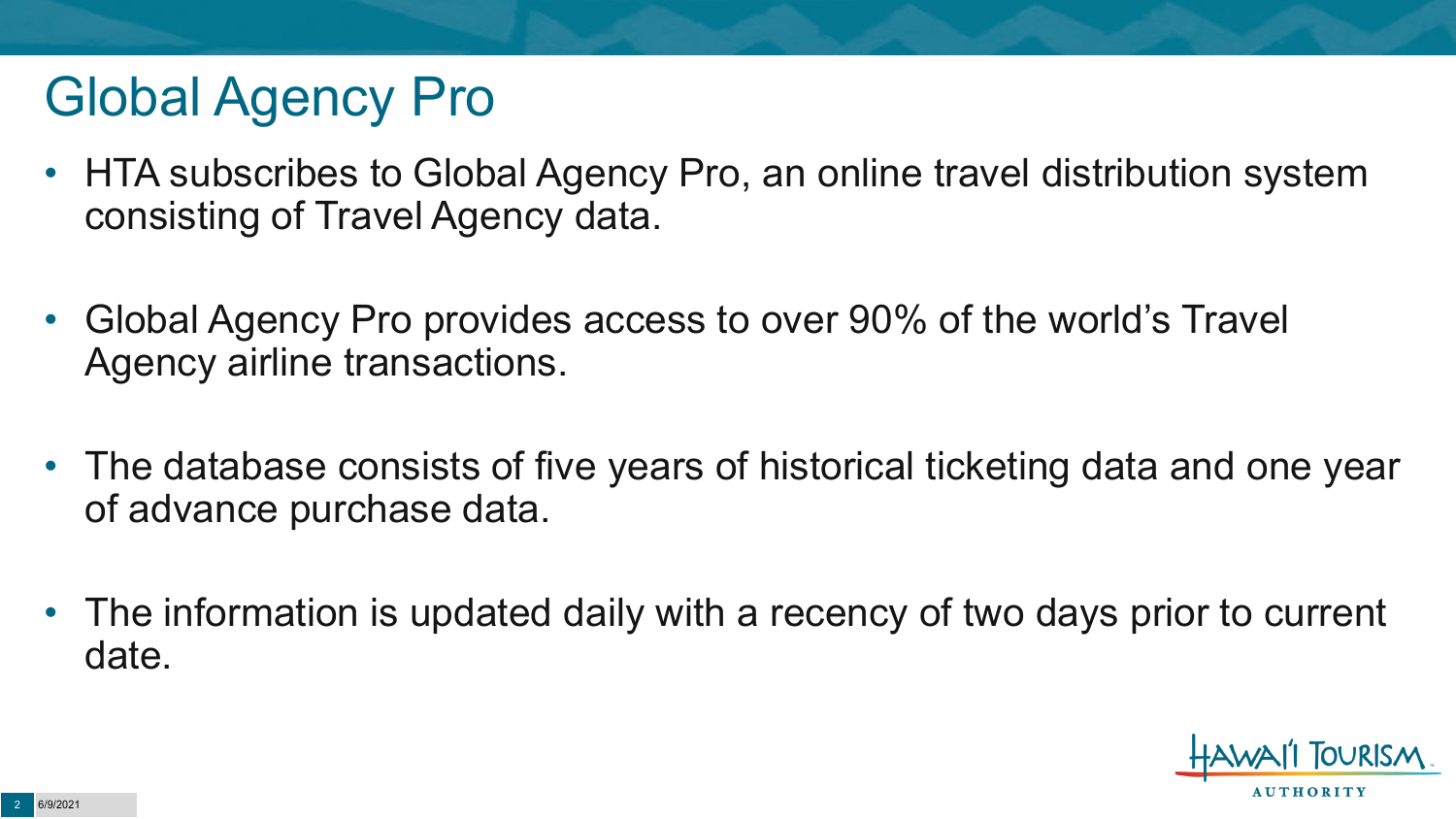# Global Agency Pro Index

#### • Bookings

– Net sum of the number of visitors (i.e., excluding Hawai'i residents and inter-island travelers) from Sales transactions counted, including Exchanges and Refunds.

#### • Booking Date

– The date on which the ticket was purchased by the passenger. Also known as the Sales Date.

#### • Travel Date

– The date on which travel is expected to take place.

#### • Point of Origin Country

– The country which contains the airport at which the ticket started.

#### • Travel Agency

– Travel Agency associated with the ticket is doing business (DBA).

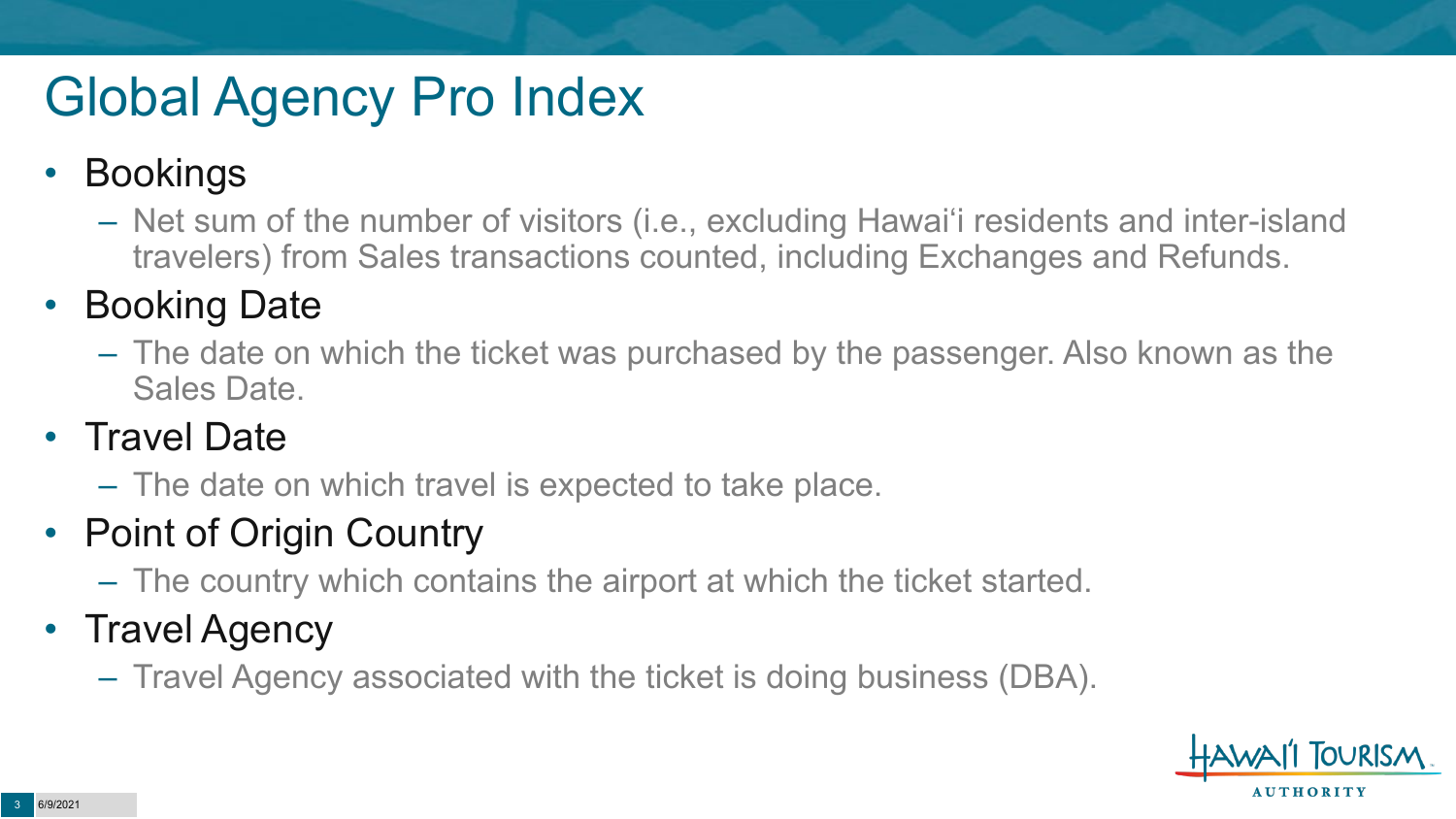US

#### Travel Agency Booking Pace for Future Arrivals, by Month

#### Travel Agency Booking Pace for Future Arrivals, by Quarter





OURISM.

**AUTHORITY** 

Source: Global Agency Pro as of 06/05/21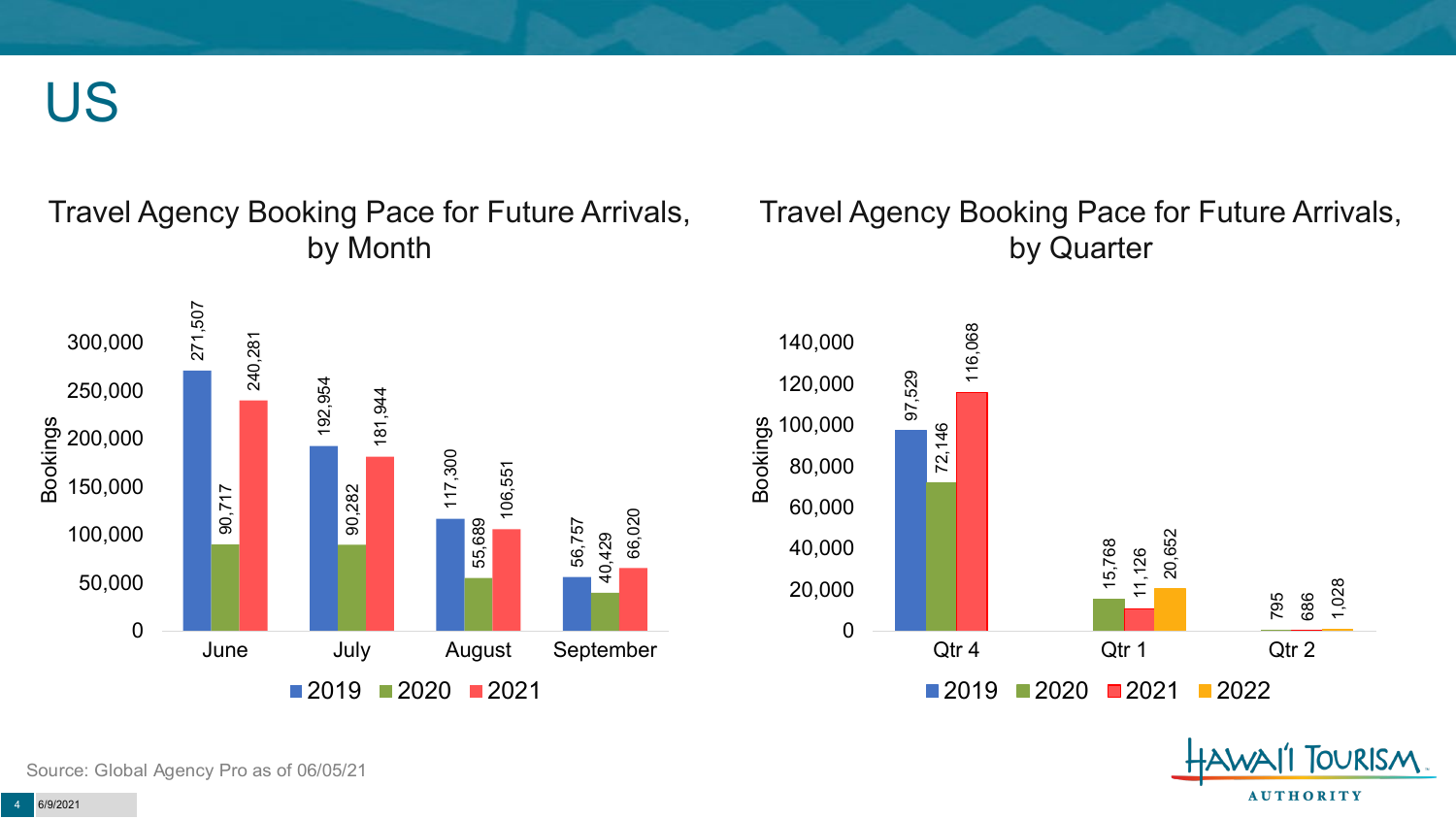

#### Travel Agency Booking Pace for Future Arrivals, by Month



#### Travel Agency Booking Pace for Future Arrivals, by Quarter



**OURISM** 

**AUTHORITY** 

Source: Global Agency Pro as of 06/05/21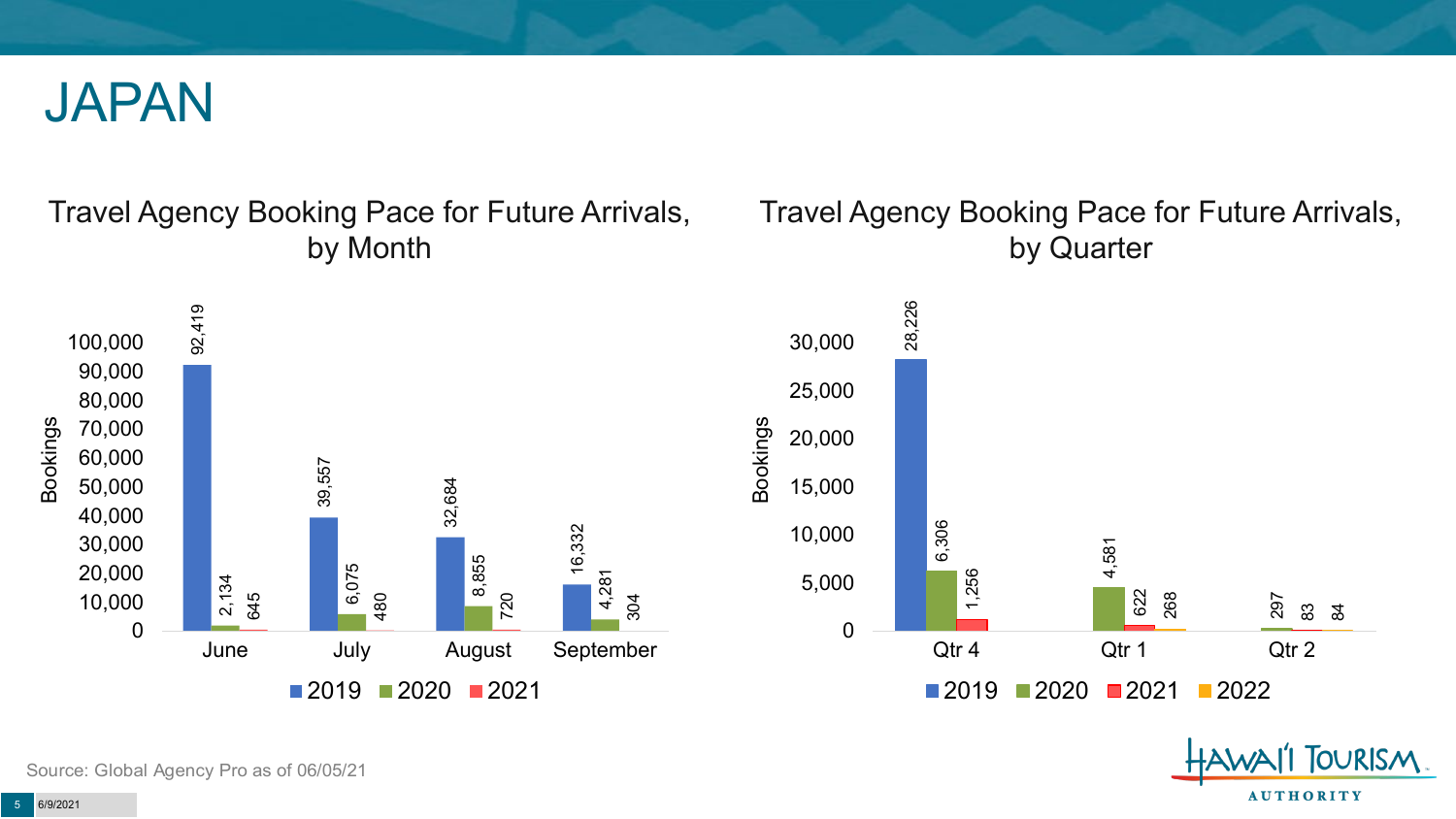#### CANADA

Travel Agency Booking Pace for Future Arrivals, by Month



#### Travel Agency Booking Pace for Future Arrivals, by Quarter



**FOURISM** 

**AUTHORITY** 

Source: Global Agency Pro as of 06/05/21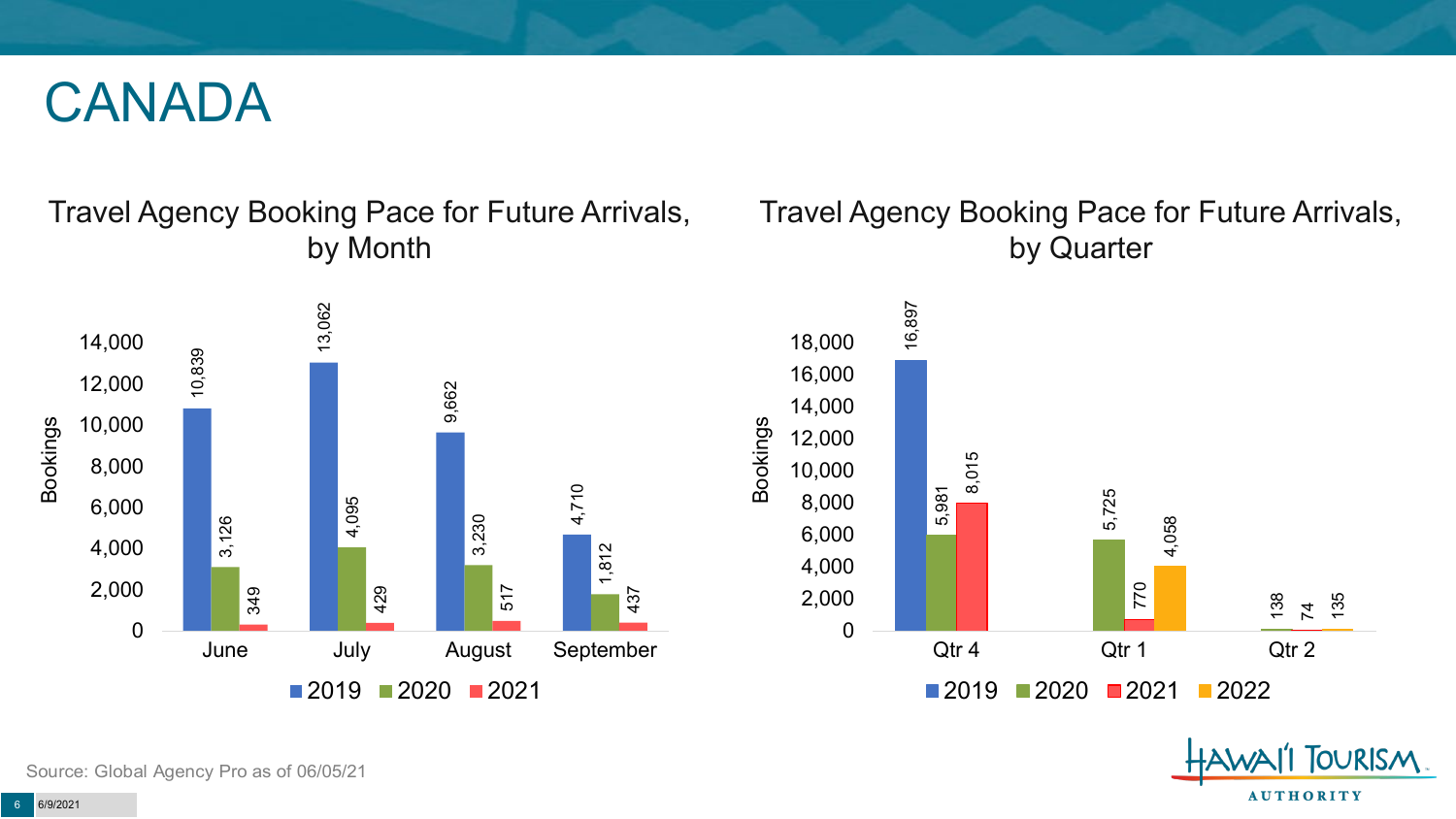#### KOREA

#### Travel Agency Booking Pace for Future Arrivals, by Month

#### Travel Agency Booking Pace for Future Arrivals, by Quarter





**OURISM** 

**AUTHORITY** 

Source: Global Agency Pro as of 06/05/21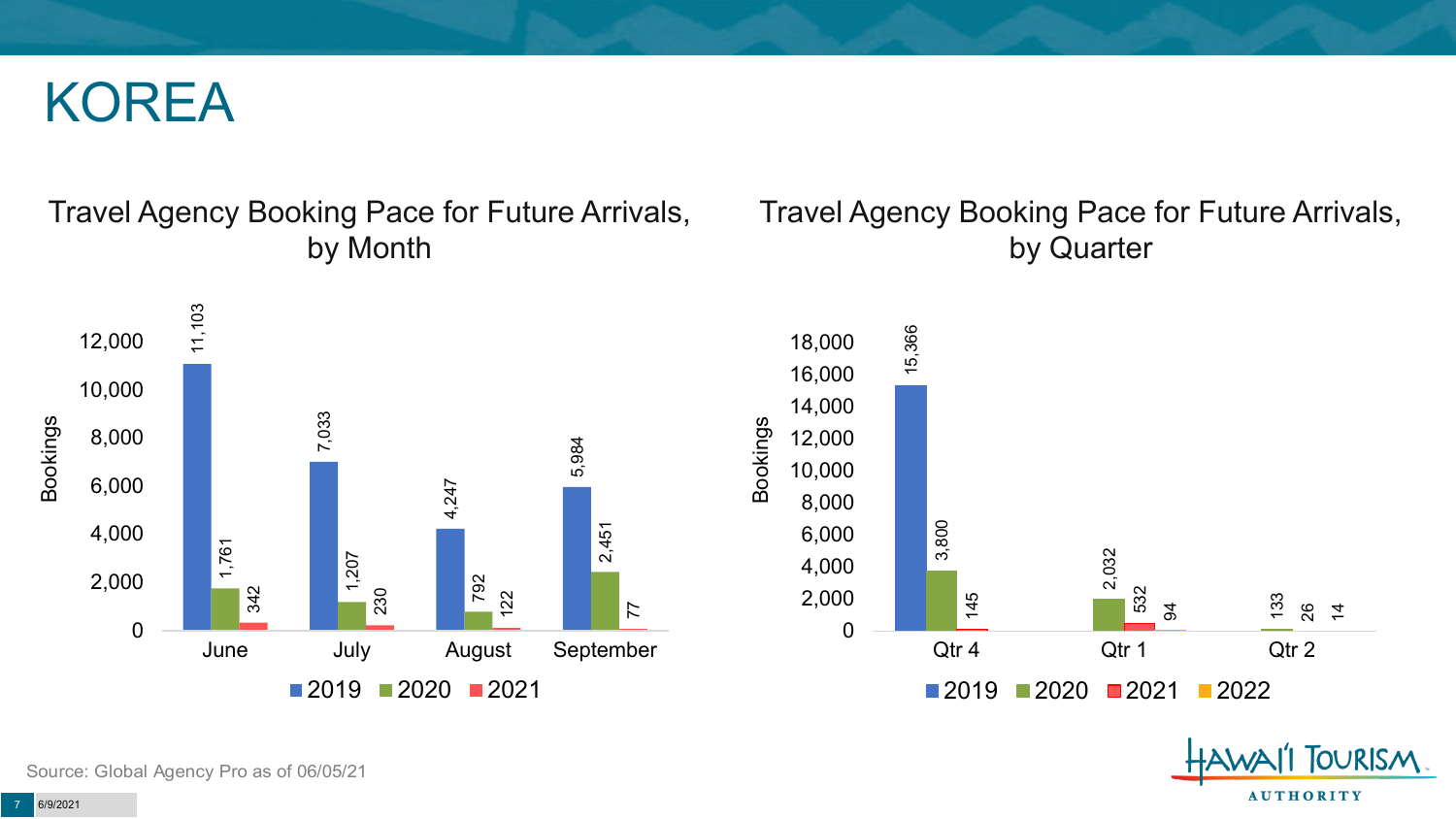#### AUSTRALIA

Travel Agency Booking Pace for Future Arrivals, by Month



#### Travel Agency Booking Pace for Future Arrivals, by Quarter



OURISM.

**AUTHORITY** 

Source: Global Agency Pro as of 06/05/21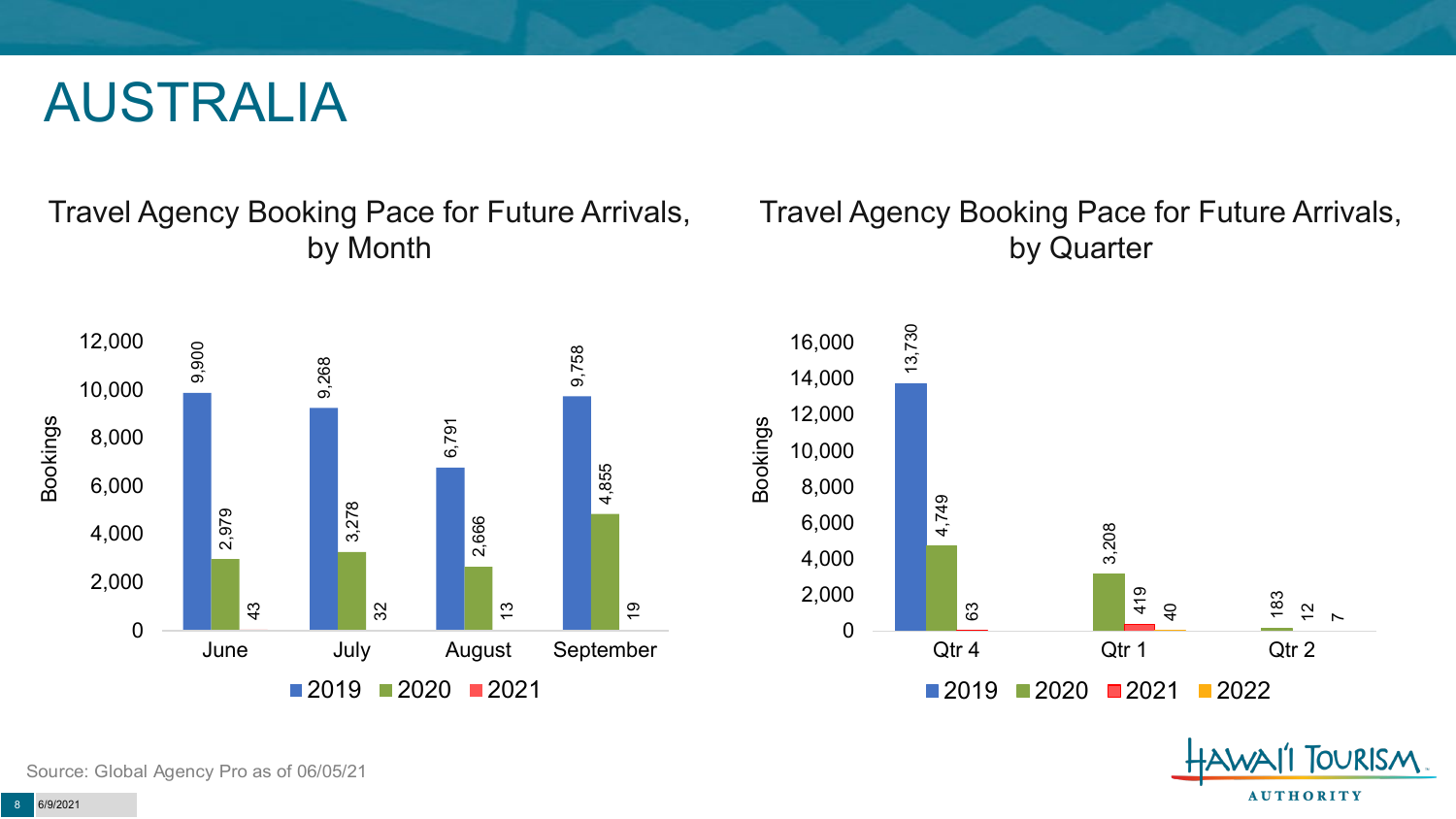# O'ahu by Month 2021











Source: Global Agency Pro as of 06/05/21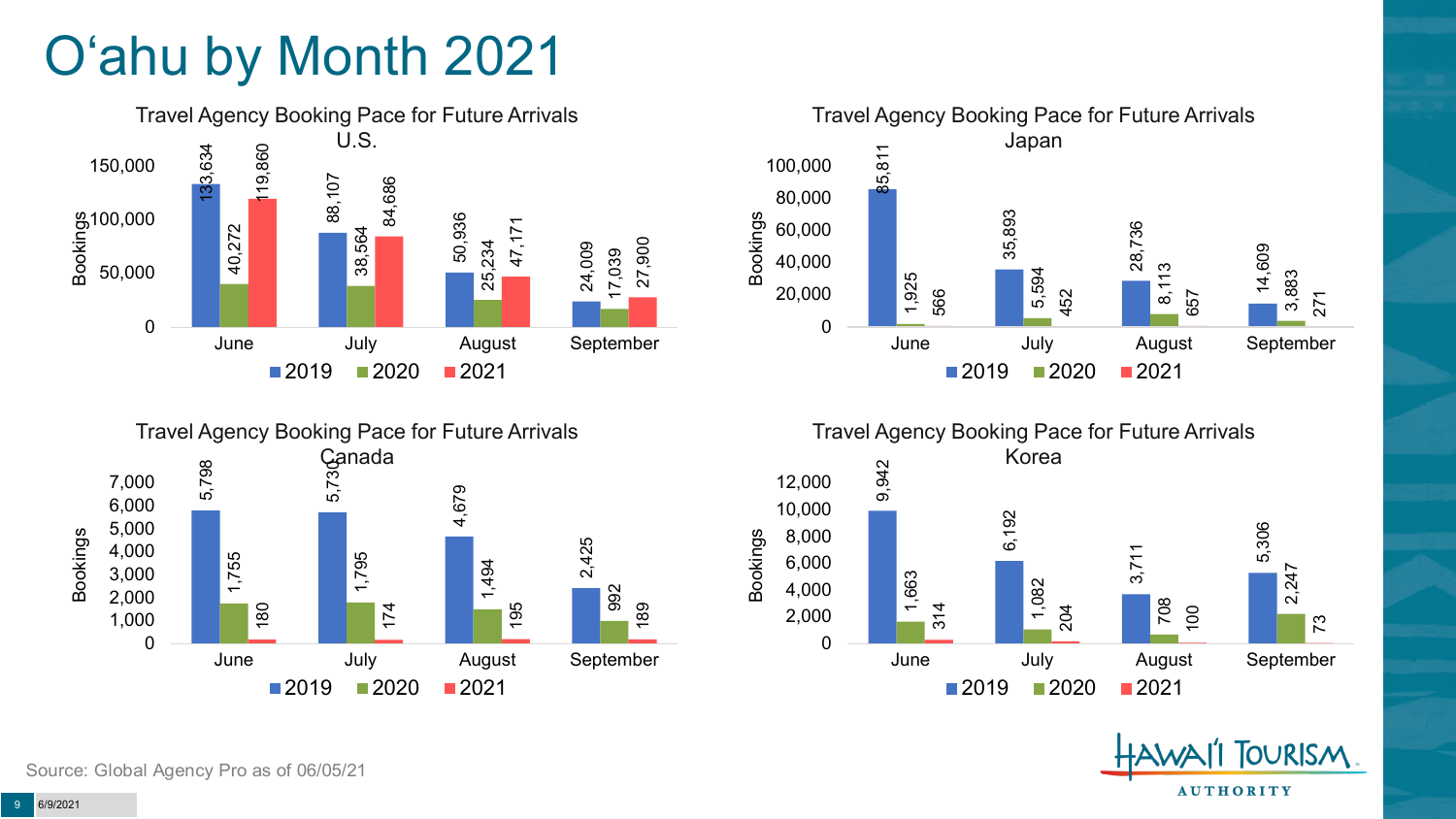# O'ahu by Month 2021 (cont.)



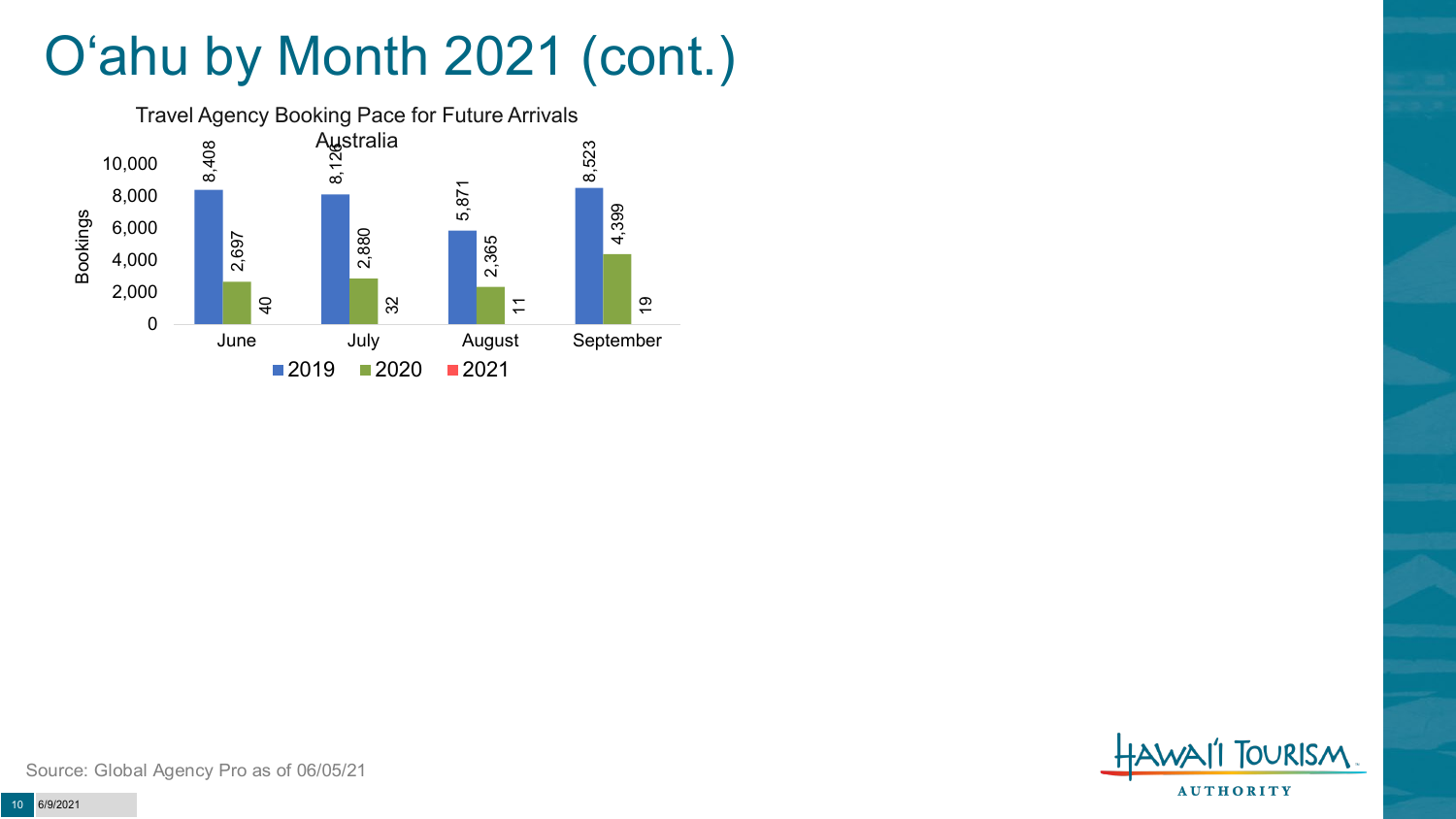### O'ahu by Quarter 2021









**TOURISM** 

**AUTHORITY** 

Source: Global Agency Pro as of 06/05/21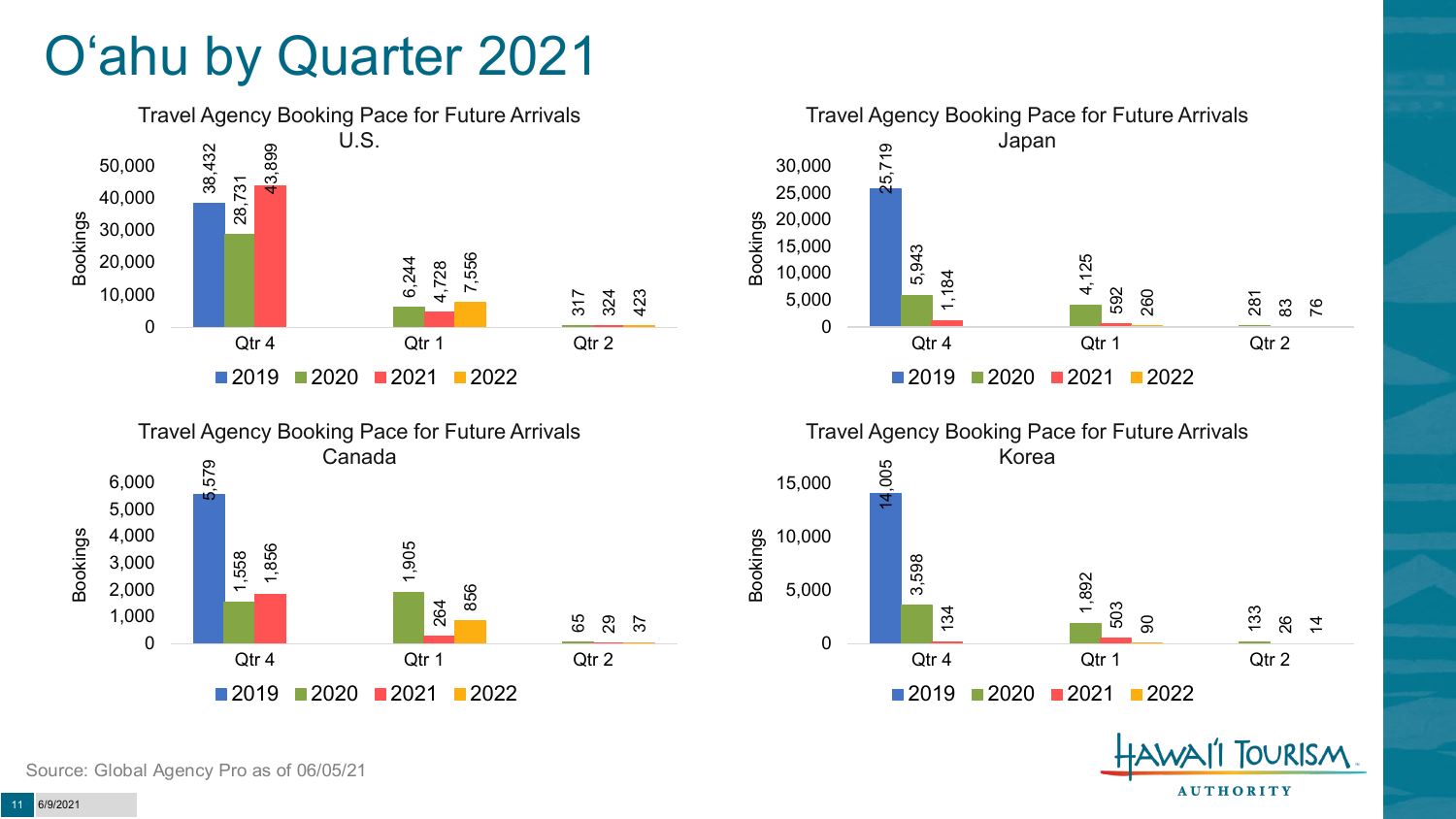### O'ahu by Quarter 2021 (cont.)



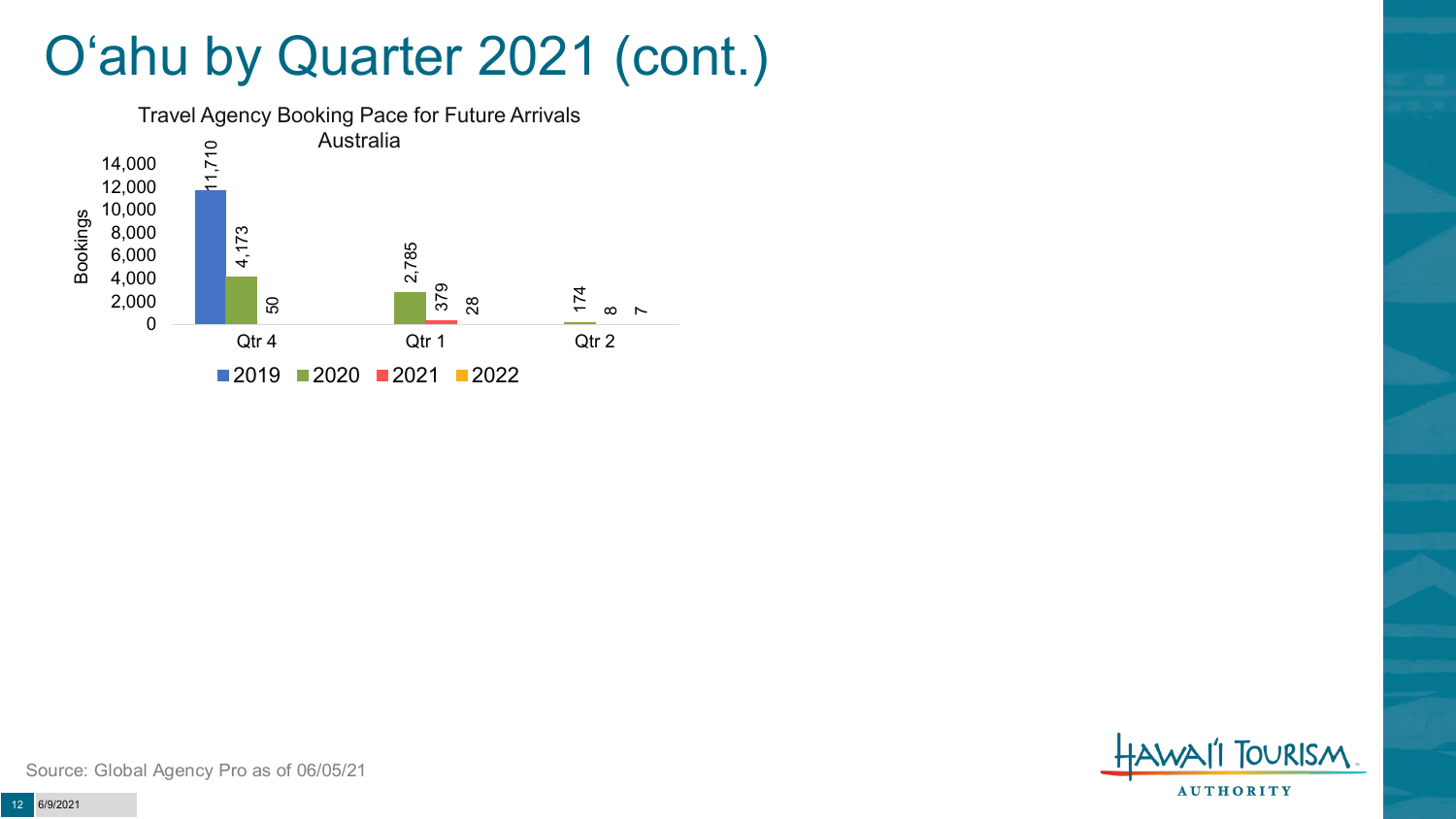# Maui by Month 2021







Travel Agency Booking Pace for Future Arrivals Korea

Bookings



TOURISM. **AUTHORITY** 

Source: Global Agency Pro as of 06/05/21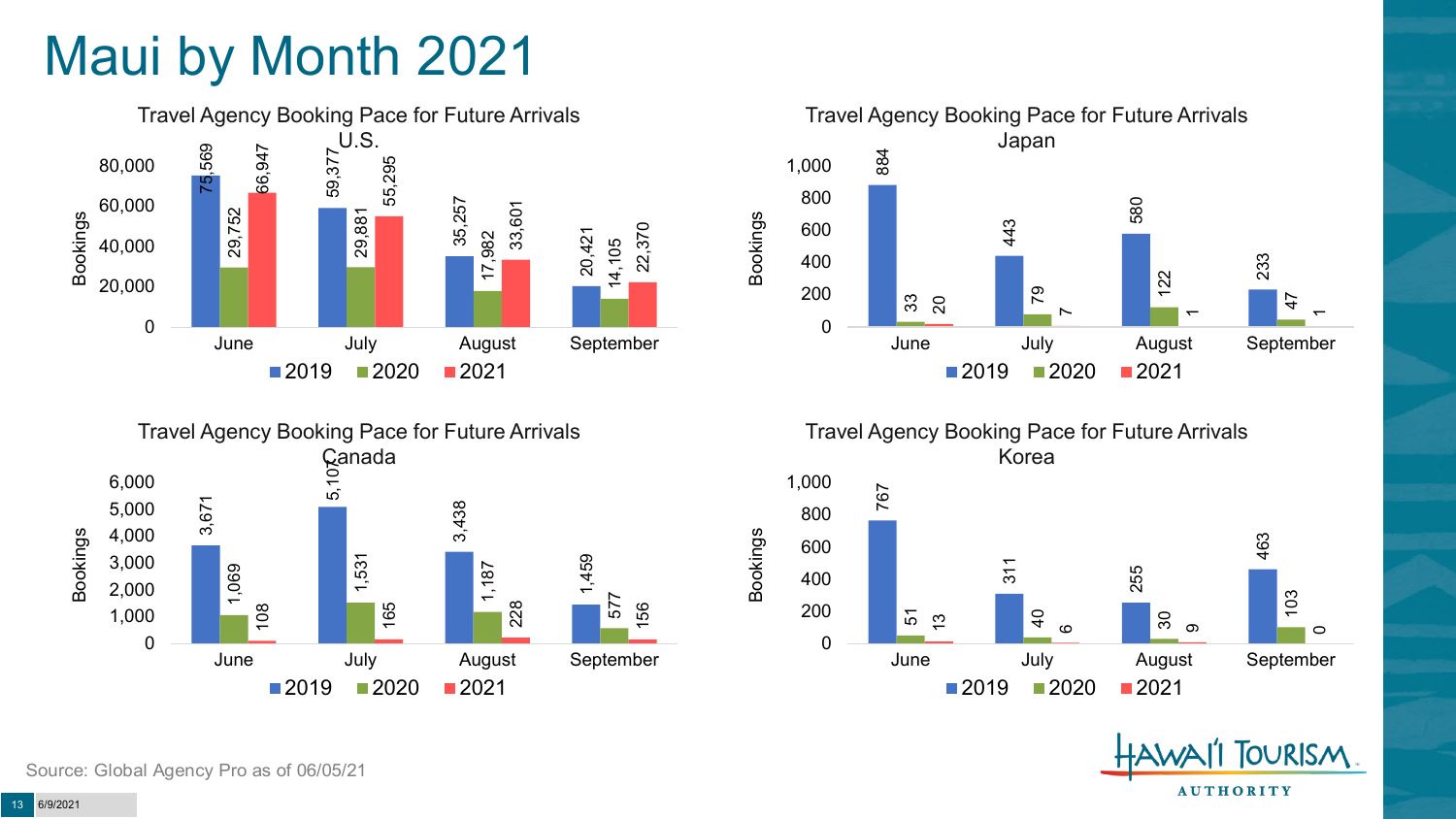# Maui by Month 2021 (cont.)



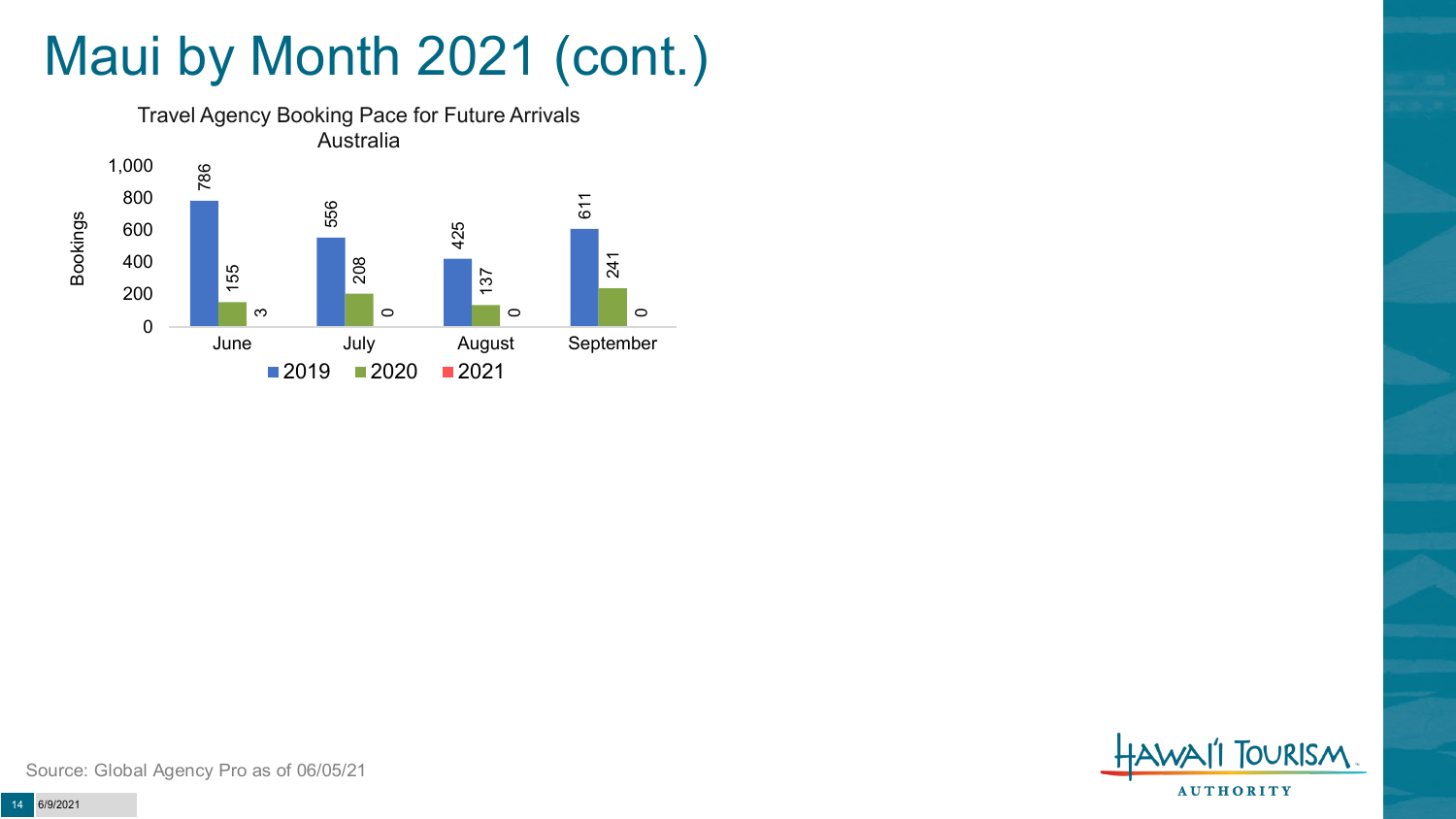### Maui by Quarter 2021









**OURISM** 

**AUTHORITY** 

Source: Global Agency Pro as of 06/05/21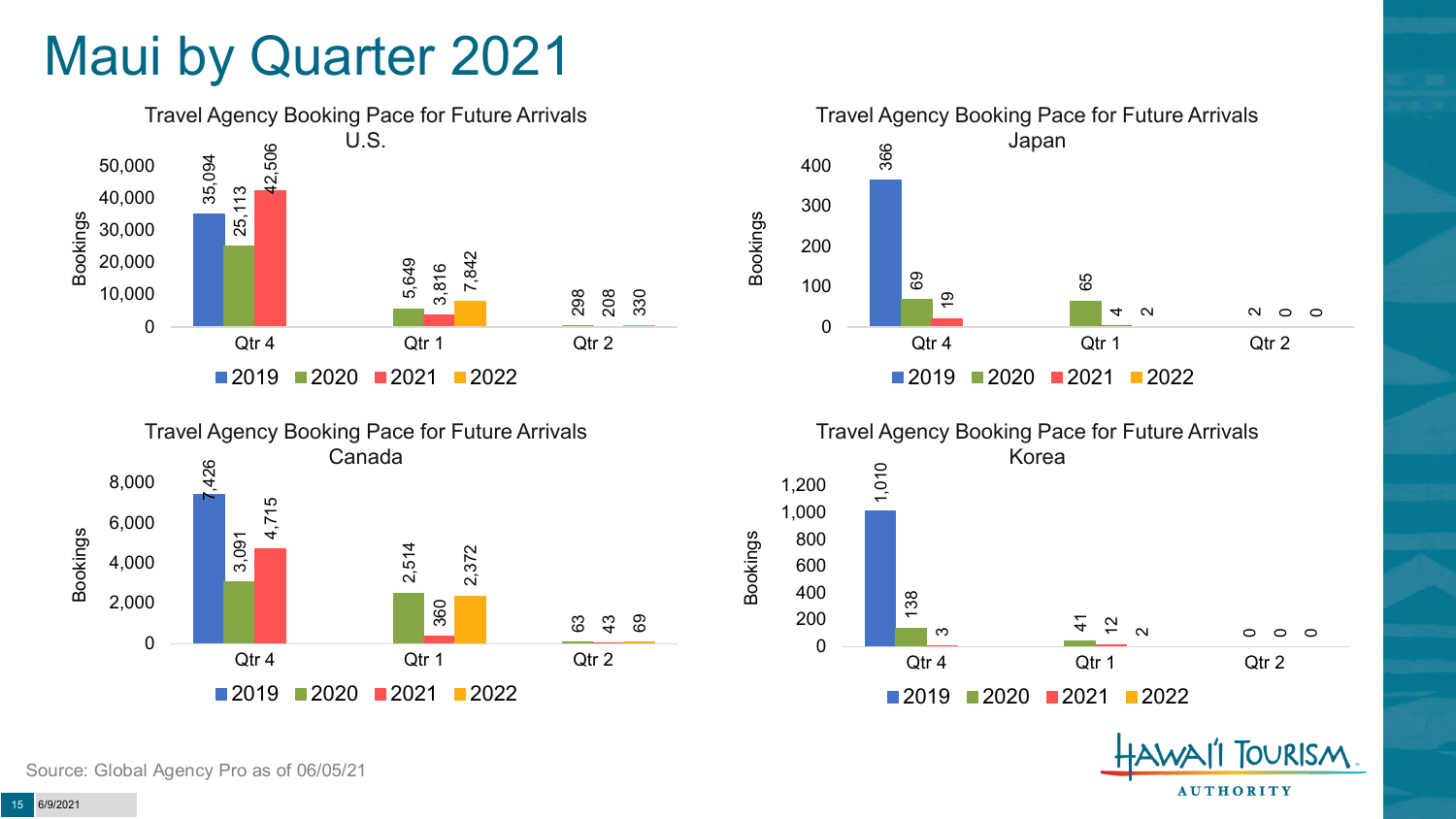### Maui by Quarter 2021 (cont.)



**OURISM AUTHORITY**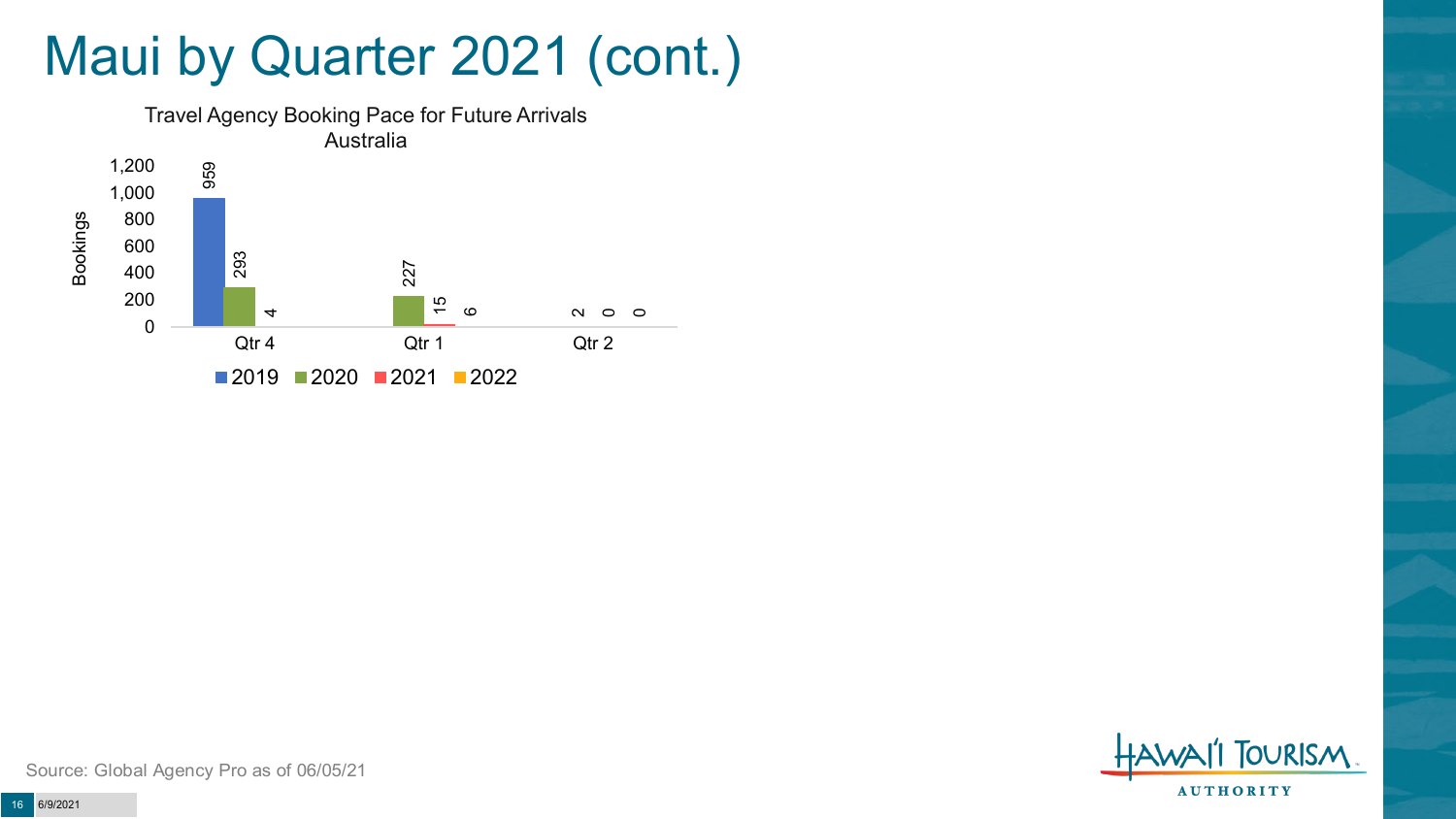# Moloka'i by Month 2021









Bookings



Source: Global Agency Pro as of 06/05/21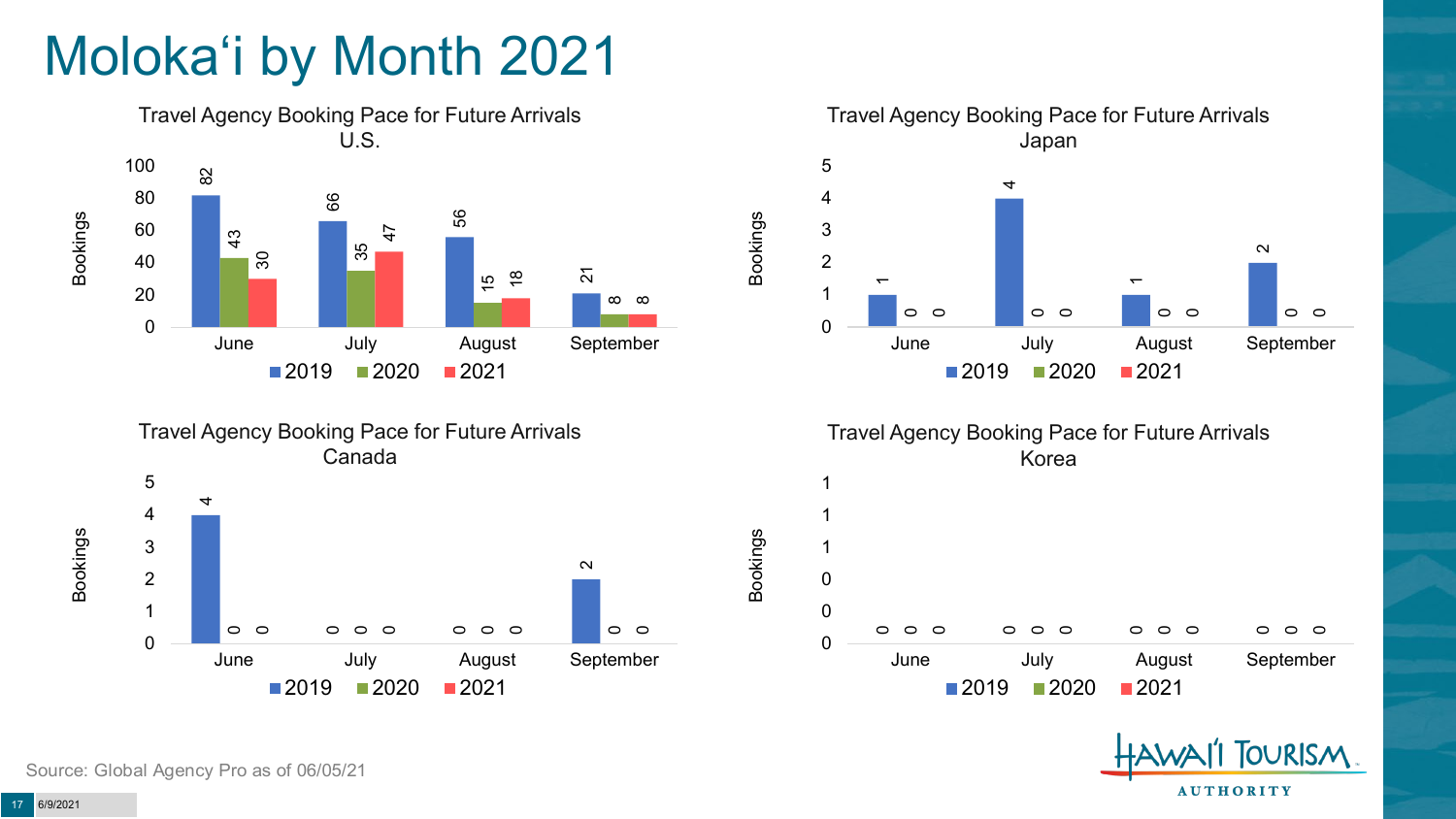# Moloka'i by Month 2021 (cont.)



**FOURISM AUTHORITY** 

Source: Global Agency Pro as of 06/05/21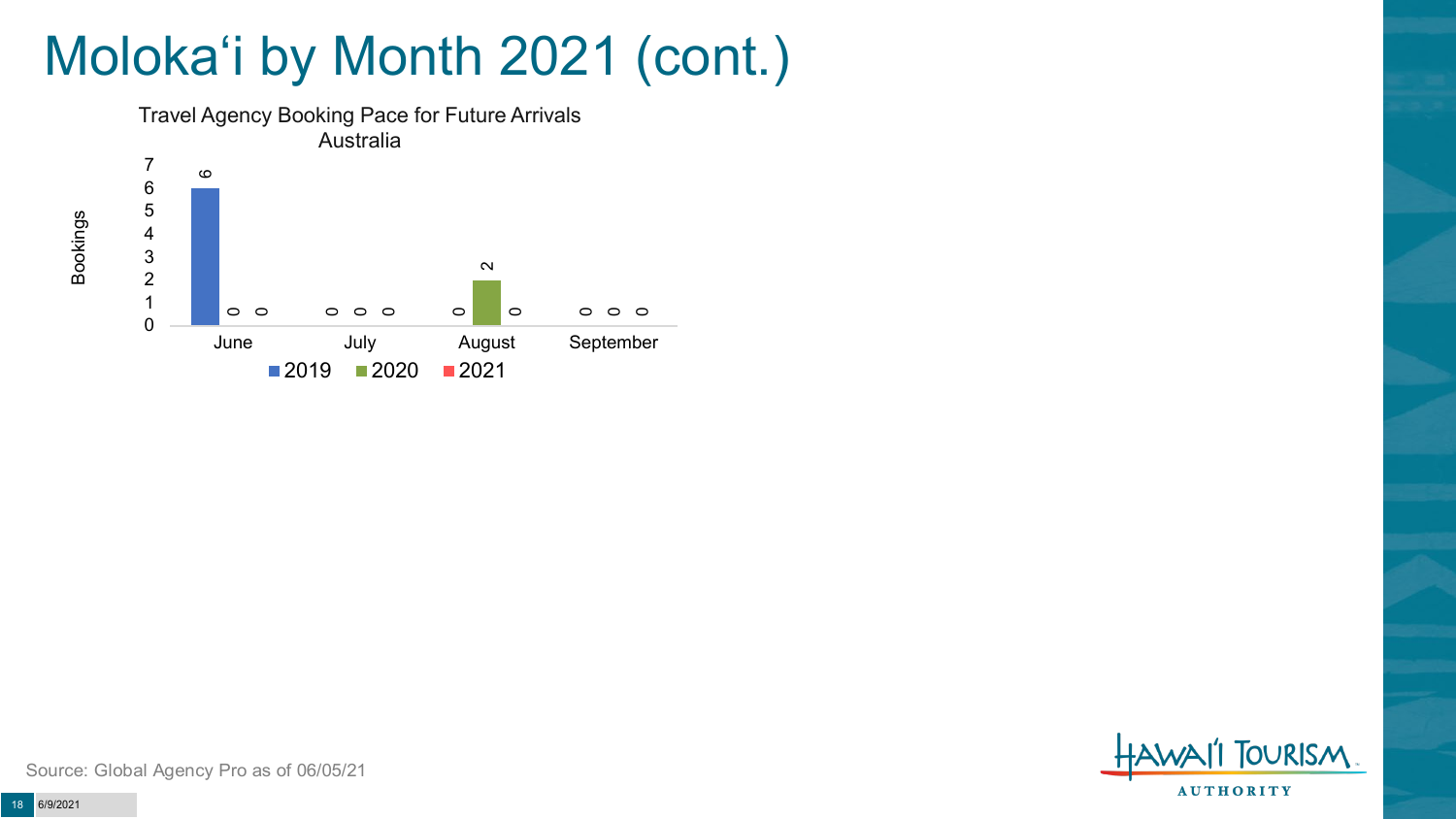### Moloka'i by Quarter 2021







2020 2021 2022

Qtr 4 Qtr 1 Qtr 2

 $\Omega$  $\circ$ 

 $\circ$ 

0.2

0.4

0

Source: Global Agency Pro as of 06/05/21

Bookings

**AUTHORITY** 

 $\Omega$ 

0

**OURISM**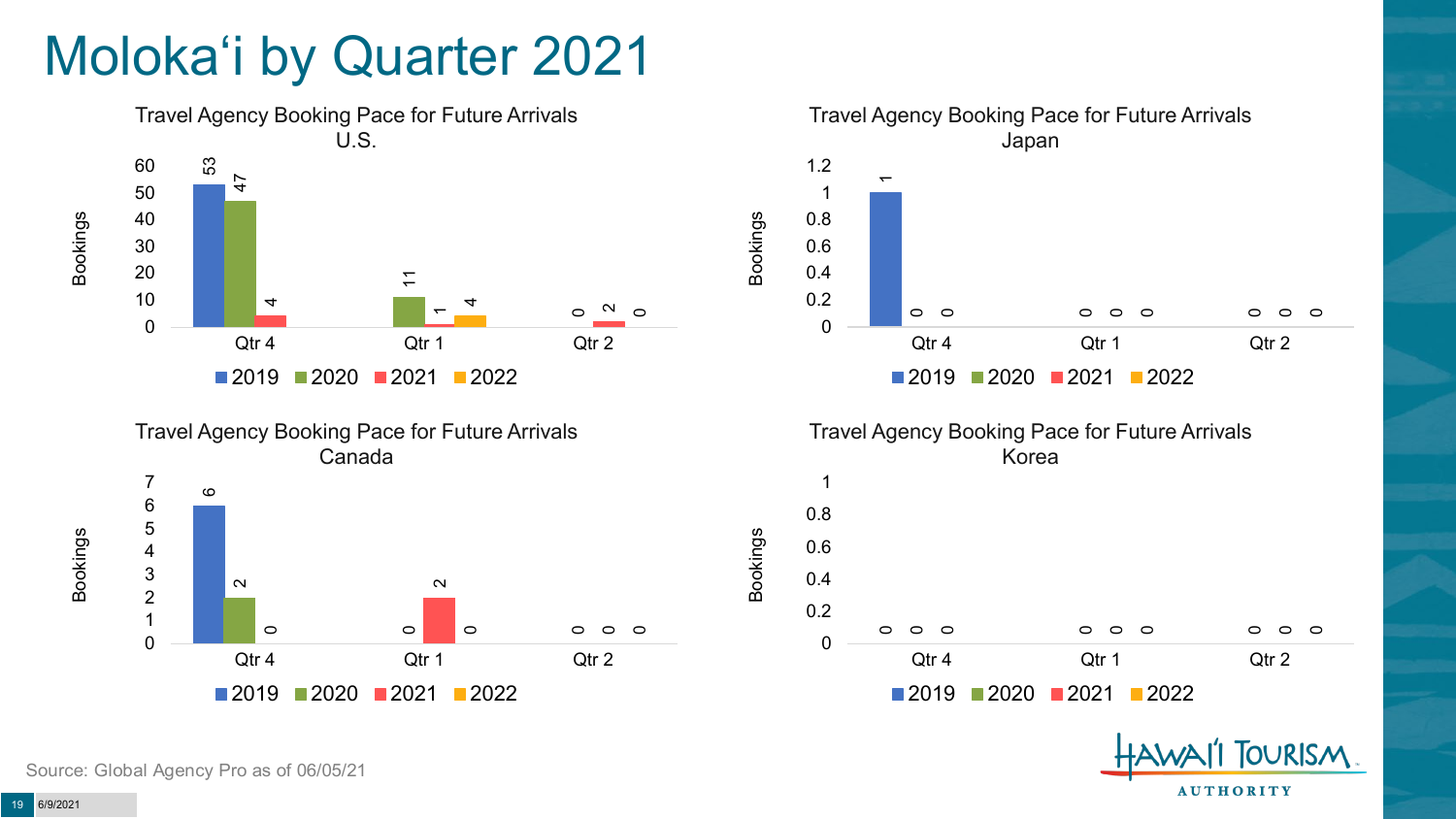### Moloka'i by Quarter 2021 (cont.)





Source: Global Agency Pro as of 06/05/21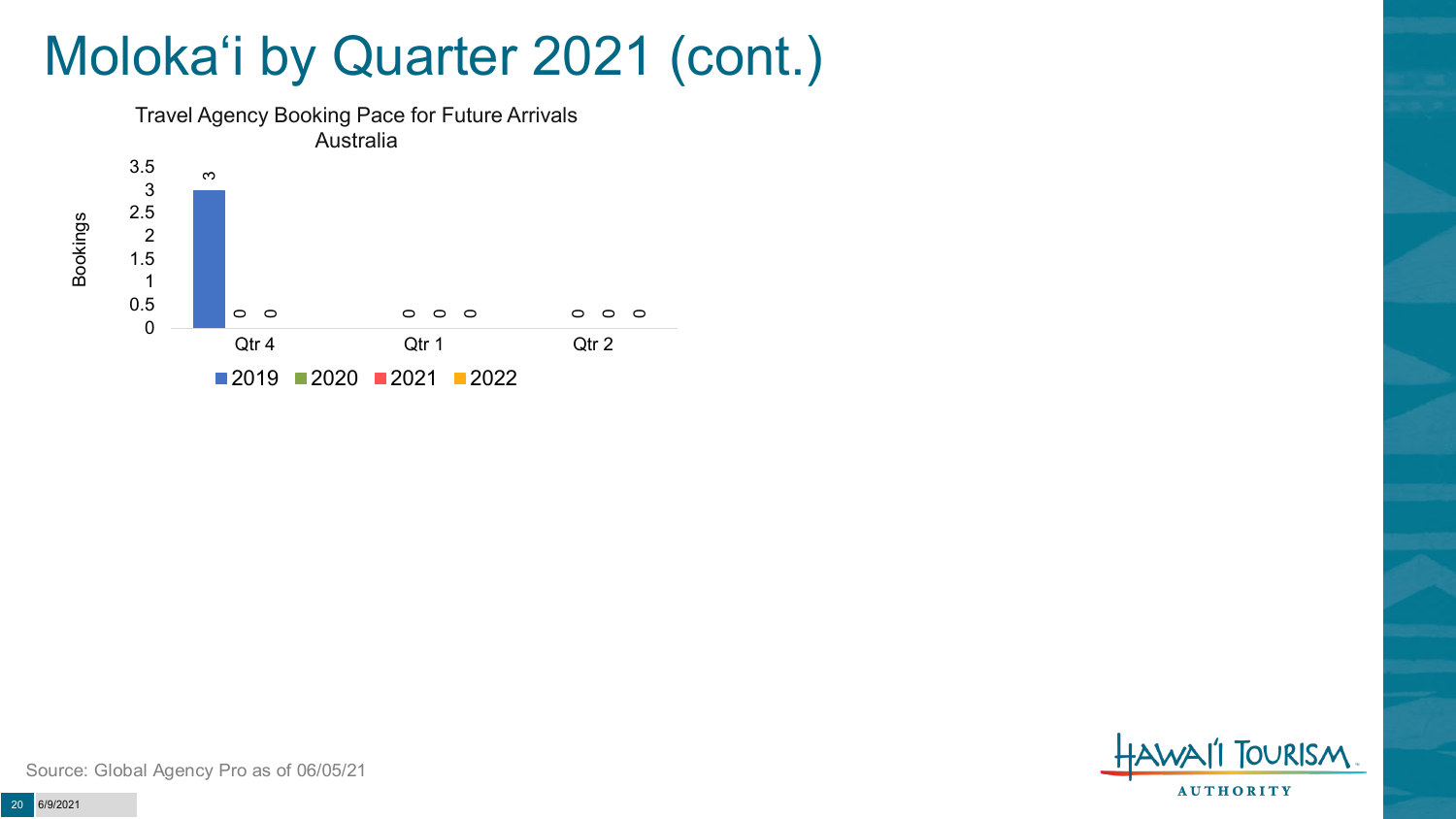# Lāna'i by Month 2021





Travel Agency Booking Pace for Future Arrivals Japan  $\overline{2}$  $\infty$  $\tilde{\mathcal{L}}$  

 $\circ$ 

 $\circ$ 

2020 2021

June July August September

 $\circ$ 

Bookings

Bookings

Travel Agency Booking Pace for Future Arrivals Korea





 $\circ$ 

0

 $\circ$ 

Source: Global Agency Pro as of 06/05/21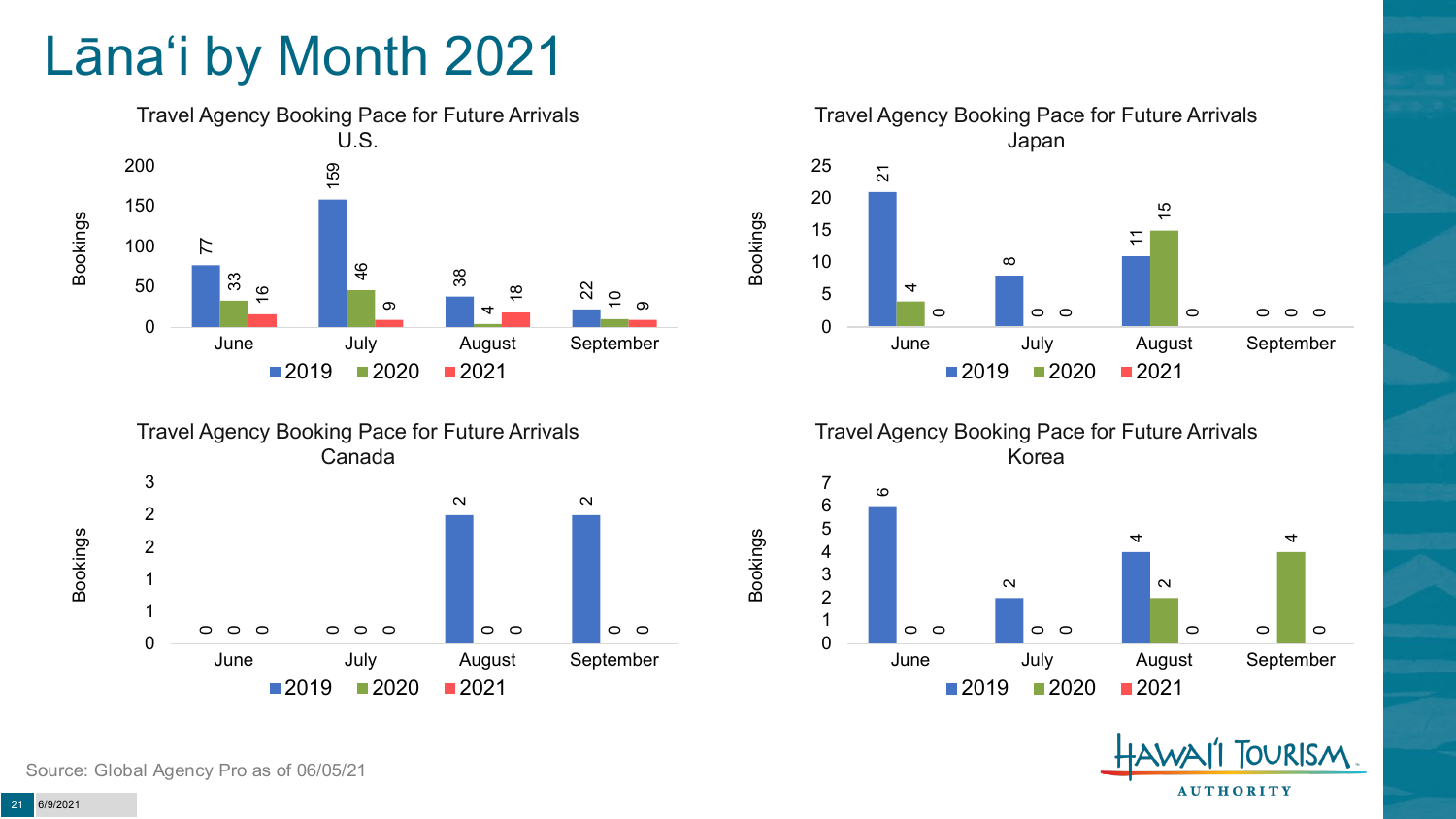## Lāna'i by Month 2021 (cont.)



**OURISM AUTHORITY**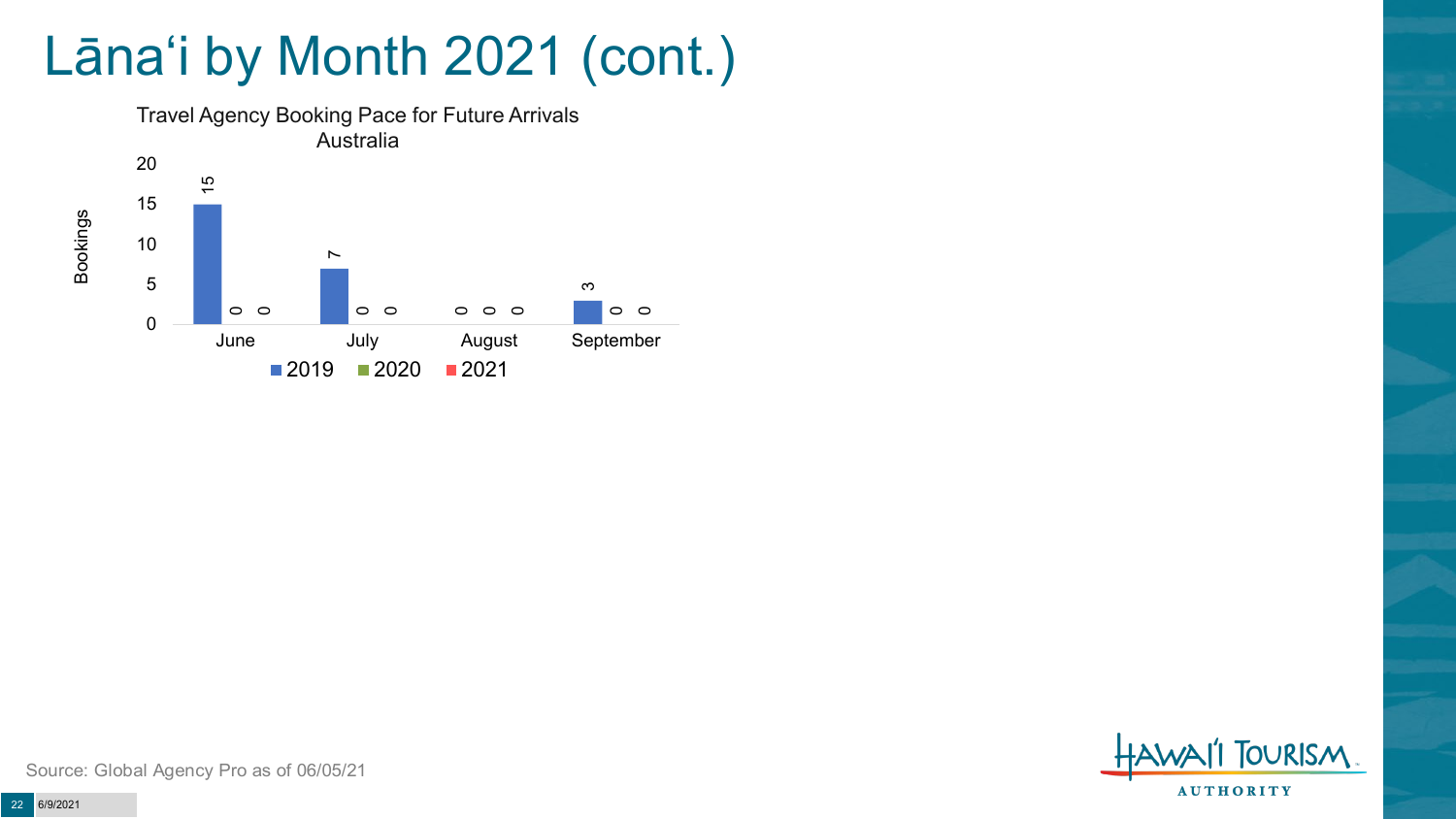### Lāna'i by Quarter 2021



Source: Global Agency Pro as of 06/05/21

**AUTHORITY** 

**OURISM**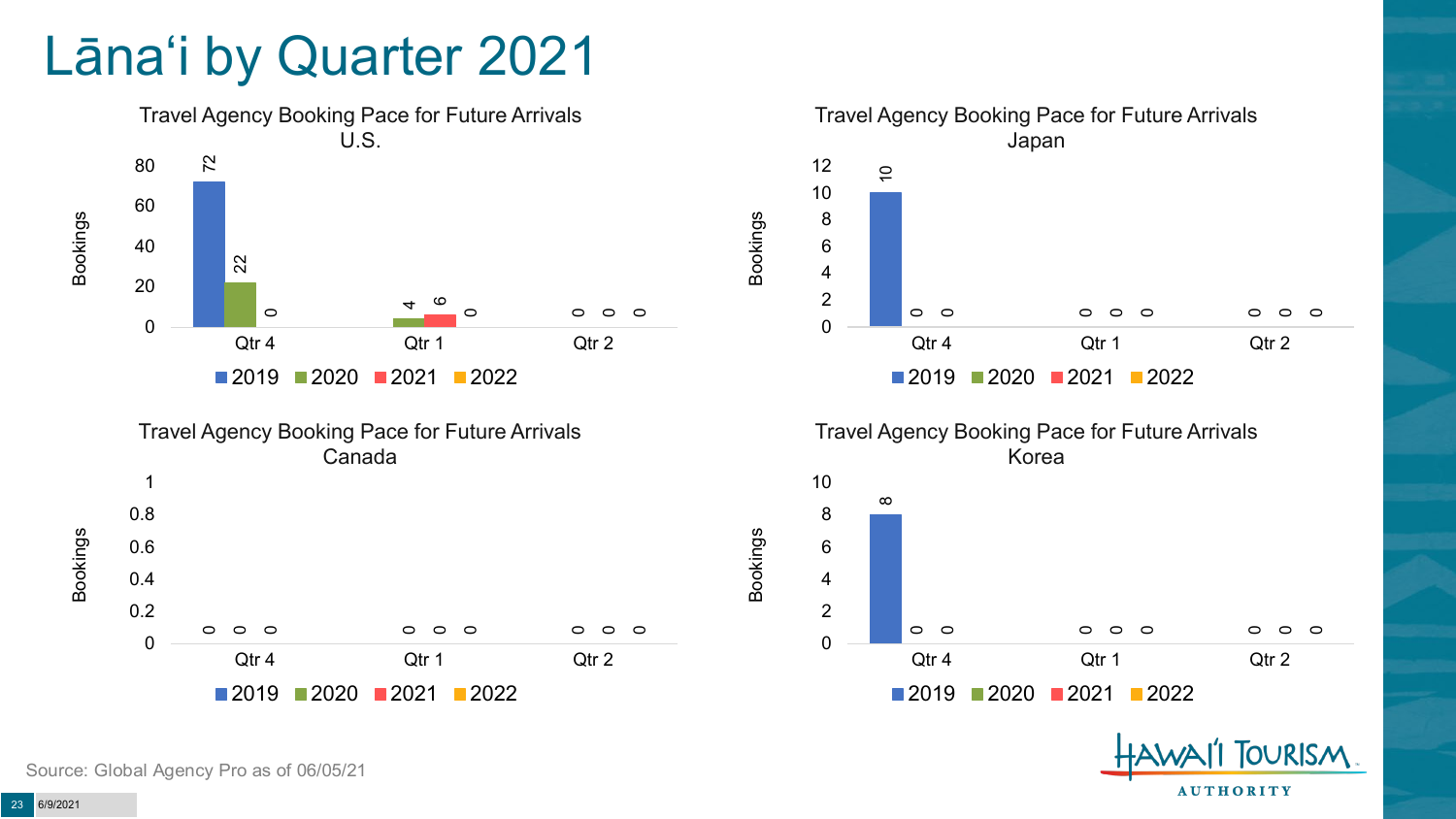### Lāna'i by Quarter 2021 (cont.)





Source: Global Agency Pro as of 06/05/21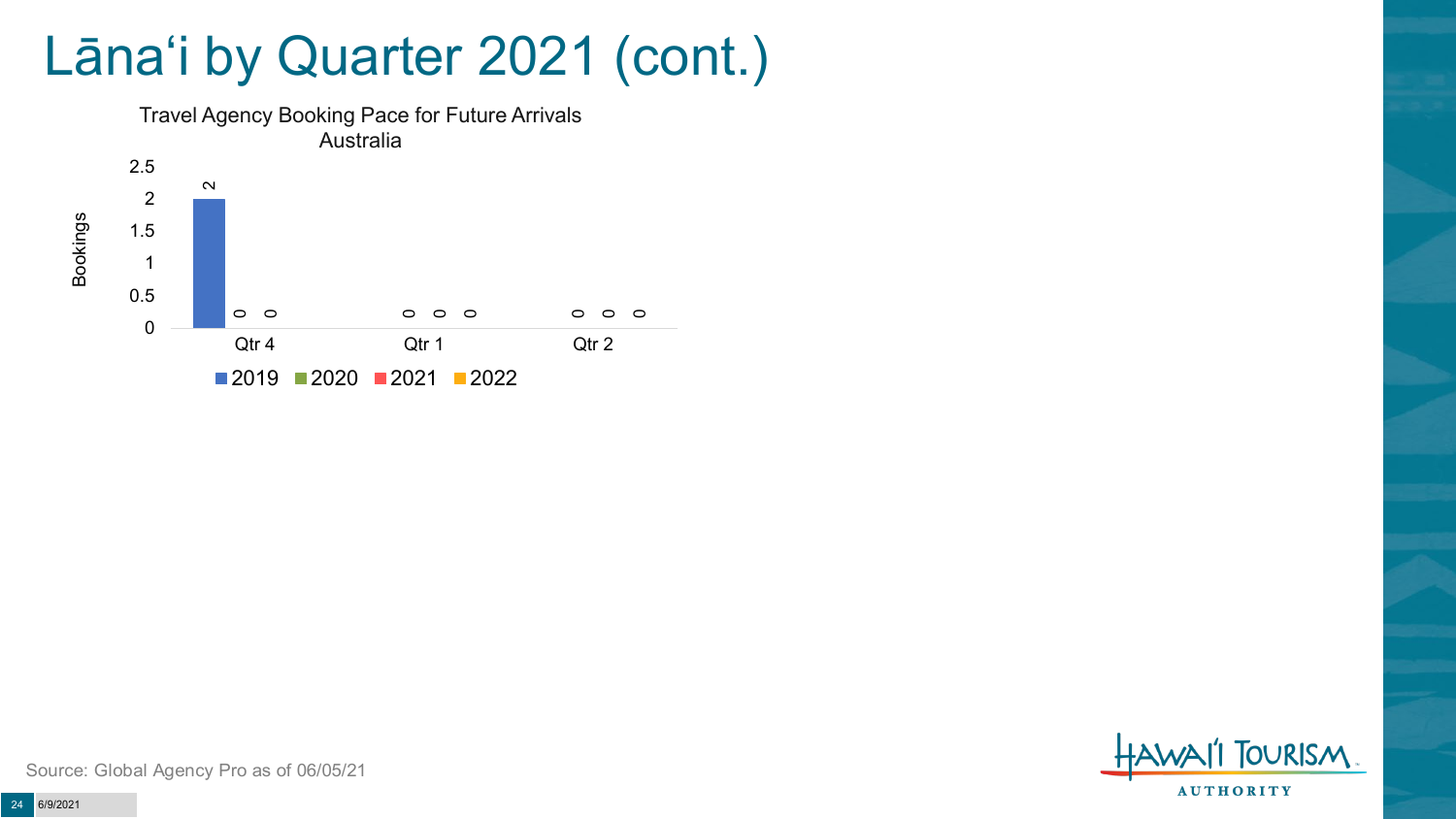# Kaua'i by Month 2021











Source: Global Agency Pro as of 06/05/21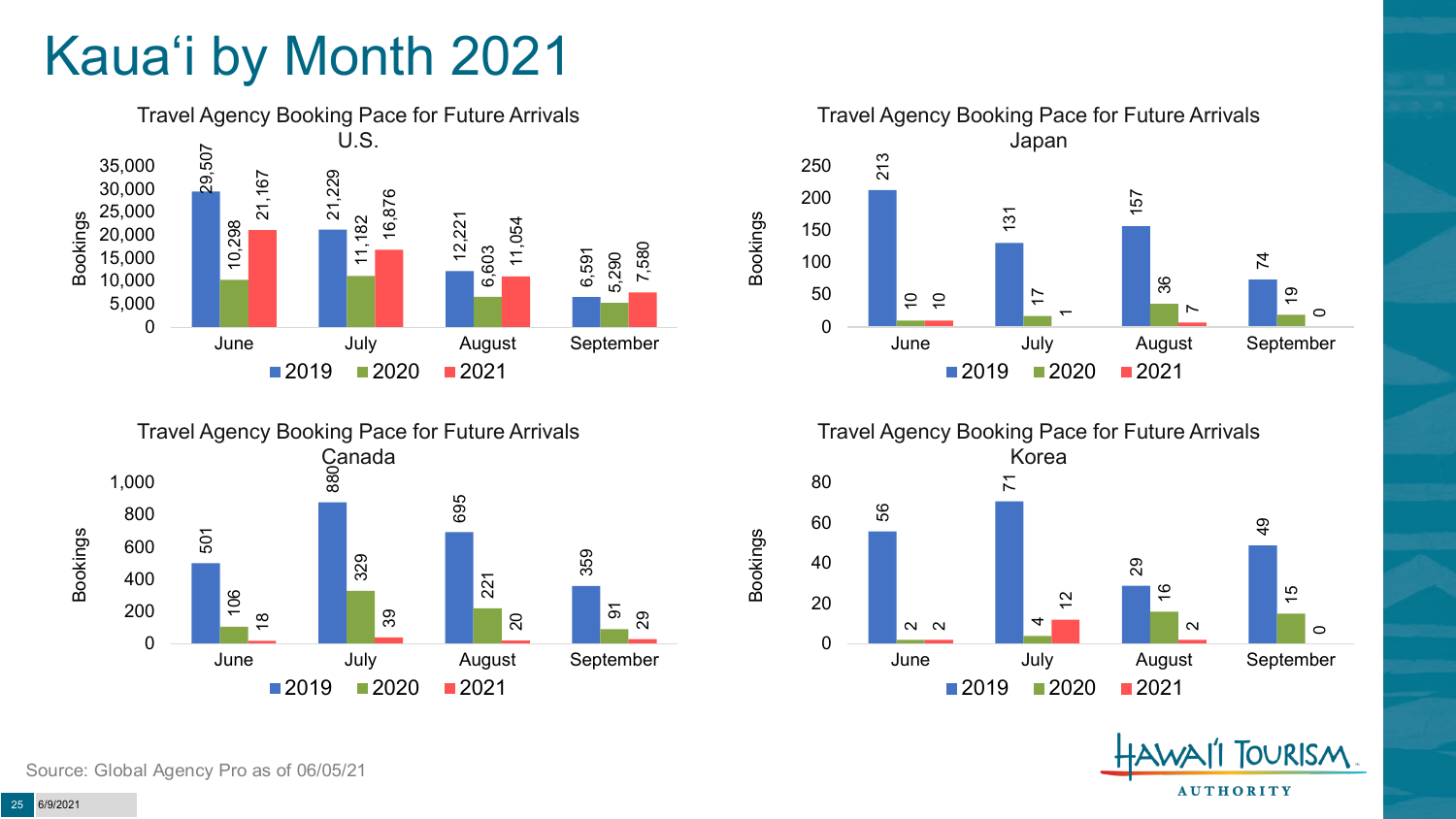# Kaua'i by Month 2021 (cont.)



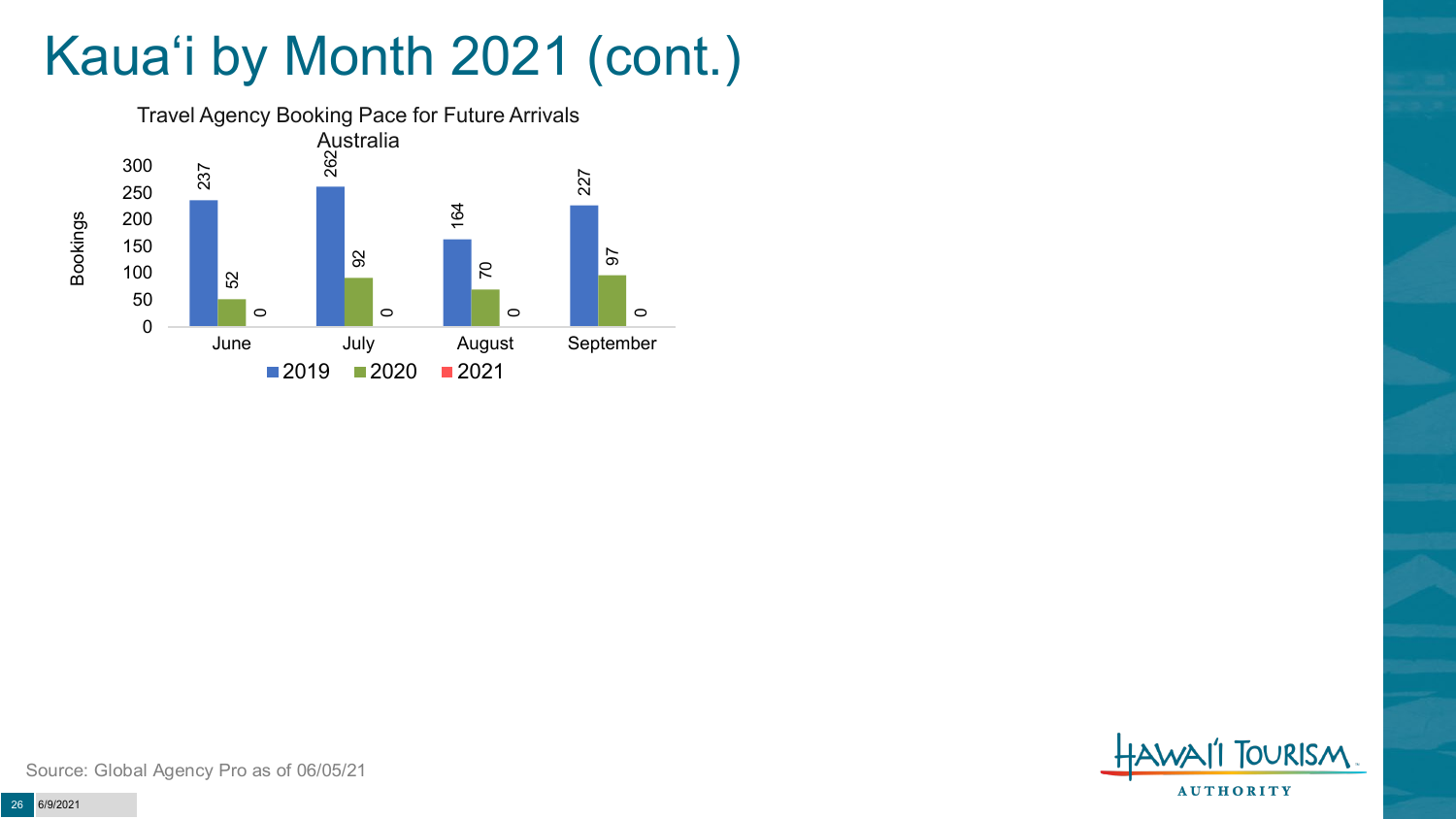## Kaua'i by Quarter 2021





Travel Agency Booking Pace for Future Arrivals Japan 95 45 თ  $\overline{\phantom{a}}$  $\circ$  $\circ$  $\circ$  $\circ$  $\circ$ 0 20 40 60 80 100 Qtr 4 Qtr 1 Qtr 2 Bookings ■2019 2020 2021 2022



Bookings



**OURISM** 

**AUTHORITY** 

Source: Global Agency Pro as of 06/05/21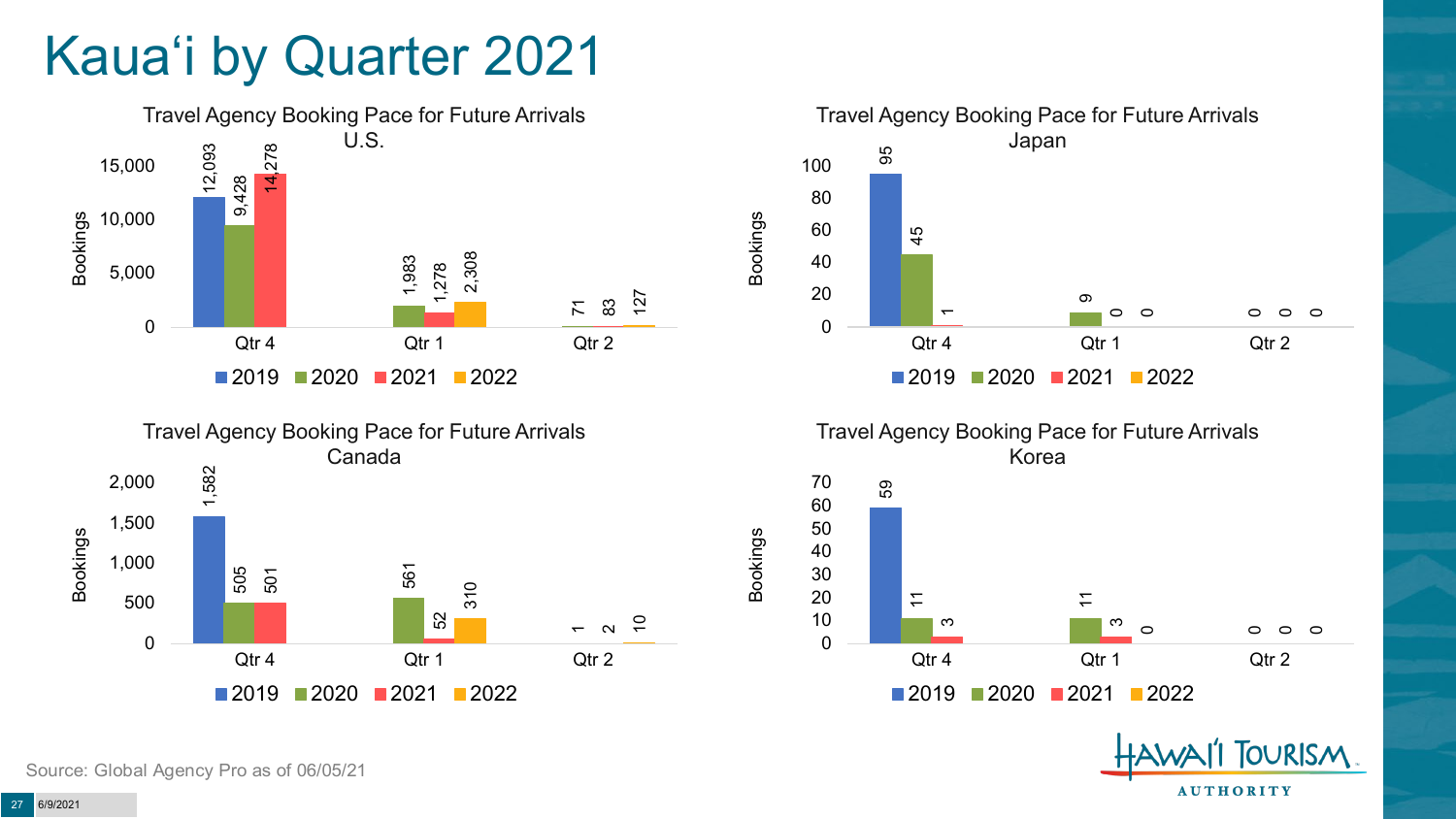### Kaua'i by Quarter 2021 (cont.)



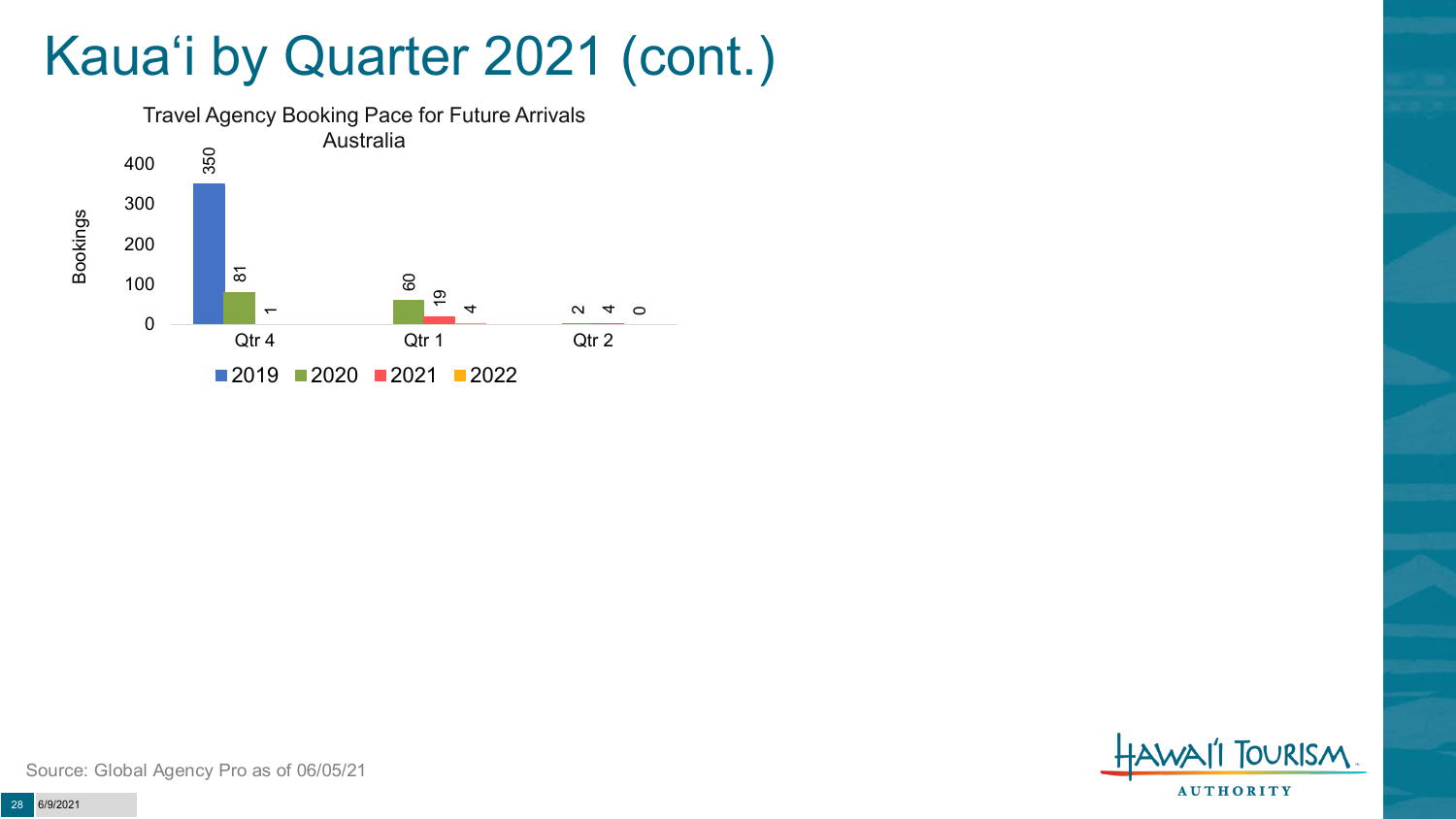# Hawai'i Island by Month 2021



Source: Global Agency Pro as of 06/05/21

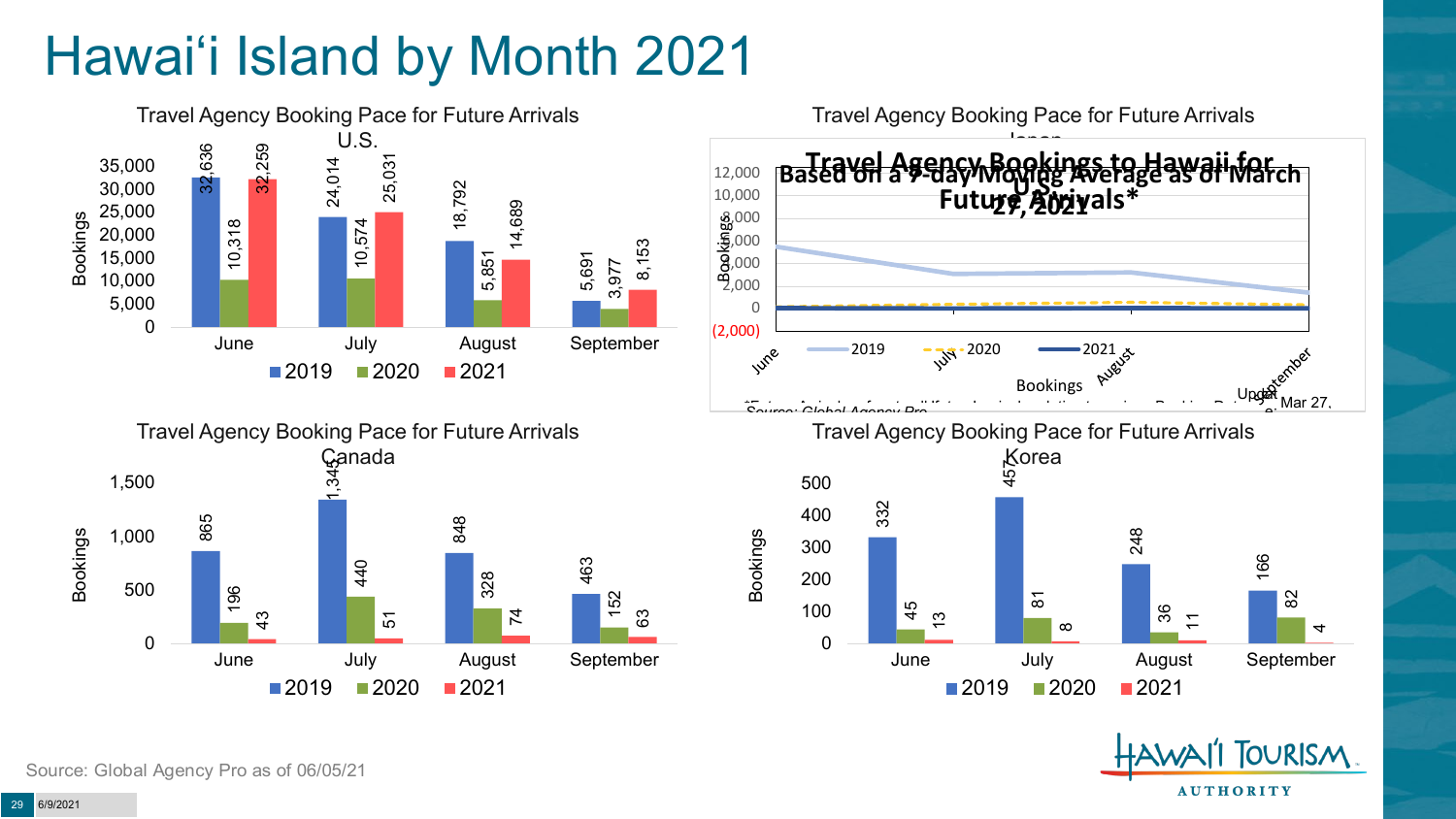# Hawai'i Island by Month 2021 (cont.)



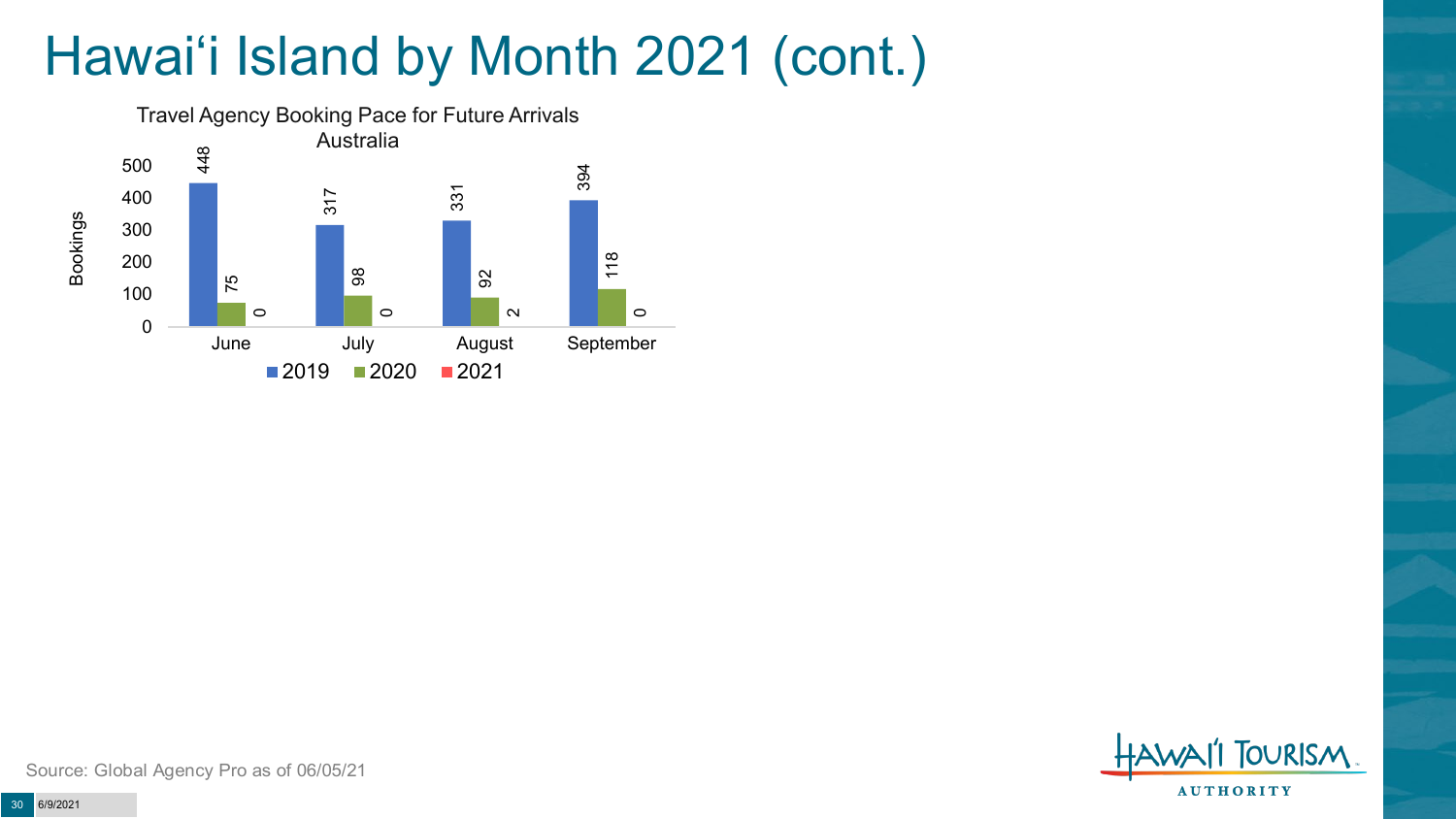# Hawai'i Island by Quarter 2021









**OURISM** 

**AUTHORITY** 

Source: Global Agency Pro as of 06/05/21